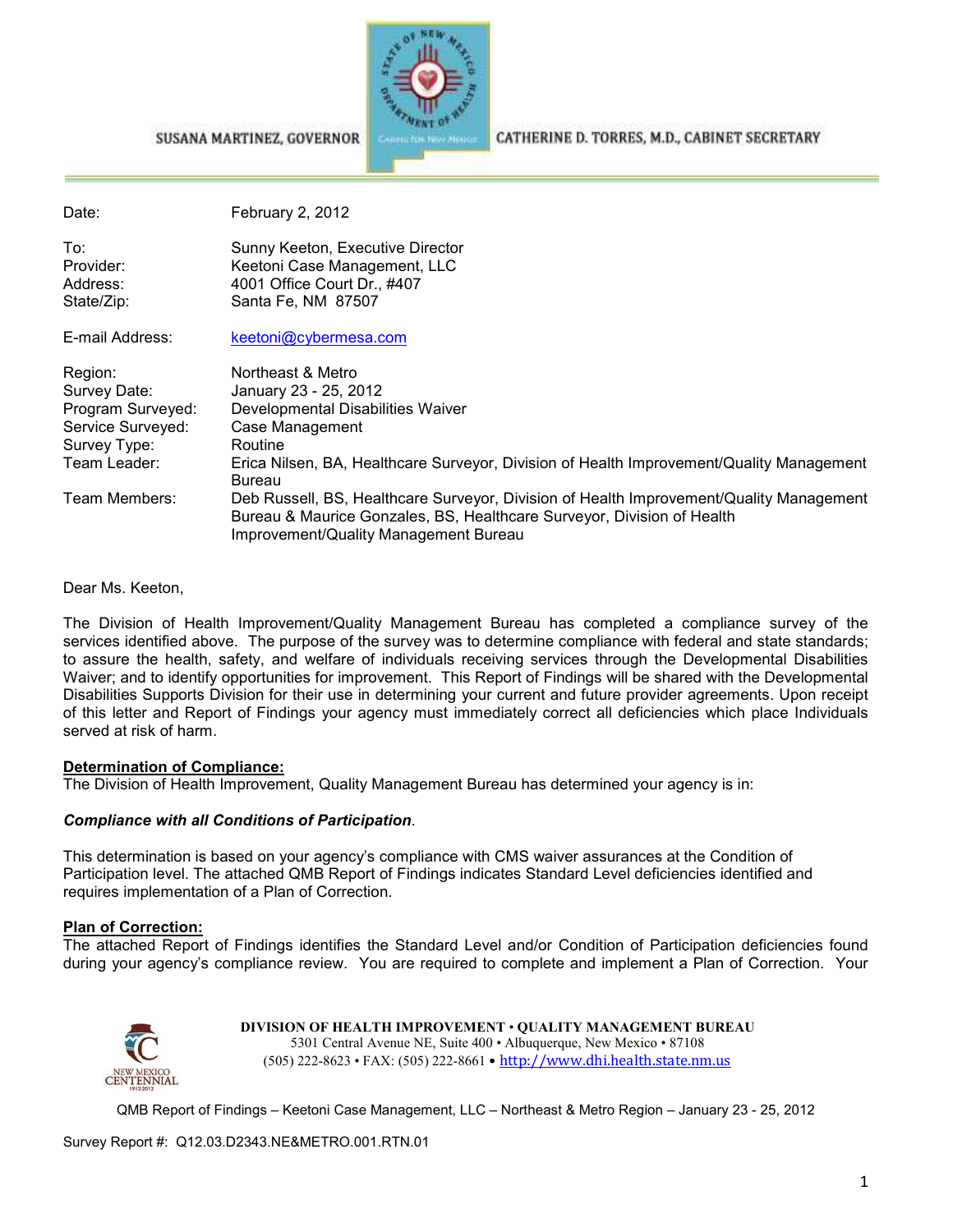agency has a total of 45 business days (10 business days to submit your POC for approval and 35 days to implement your *approved* Plan of Correction) from the receipt of this letter.

#### **Submission of your Plan of Correction:**

Please submit your agency's Plan of Correction in the space on the two right columns of the Report of Findings. *(See attachment "A" for additional guidance in completing the Plan of Correction)*.

Within 10 business days of receipt of this letter your agency Plan of Correction must be submitted to the parties below:

#### **1. Quality Management Bureau, Attention: Plan of Correction Coordinator 5301 Central Ave. NE Suite 400 Albuquerque, NM 87108**

#### **2. Developmental Disabilities Supports Division Regional Office for region of service surveyed**

Upon notification from QMB that your *Plan of Correction has been approved*, you must implement all remedies and corrective actions to come into compliance. If your Plan of Correction is denied, you must resubmit a revised plan as soon as possible for approval, as your POC approval and all remedies must be completed within 45 business days of the receipt of this letter.

Failure to submit your POC within the allotted 10 business days or complete and implement your Plan of Correction within the total 45 business days allowed may result in the imposition of a \$200 per day Civil Monetary Penalty until it is received, completed and/or implemented.

#### **Request for Informal Reconsideration of Findings (IRF):**

If you disagree with a finding of deficient practice, you have 10 business days upon receipt of this notice to request an IRF. Submit your request for an IRF in writing to:

> QMB Deputy Bureau Chief 5301 Central Ave NE Suite #400 Albuquerque, NM 87108 Attention: IRF request

See Attachment "C" for additional guidance in completing the request for Informal Reconsideration of Findings. The request for an IRF will not delay the implementation of your Plan of Correction which must be completed within 45 total business days (10 business days to submit your POC for approval and 35 days to implement your *approved* Plan of Correction). Providers may not appeal the nature or interpretation of the standard or regulation, the team composition or sampling methodology. If the IRF approves the modification or removal of a finding, you will be advised of any changes.

Please call the Plan of Correction Coordinator at 505-222-8647 if you have questions about the Report of Findings or Plan of Correction. Thank you for your cooperation and for the work you perform.

Sincerely,

Erica Nilsen, BA

Erica Nilsen, BA Team Lead/Healthcare Surveyor Division of Health Improvement Quality Management Bureau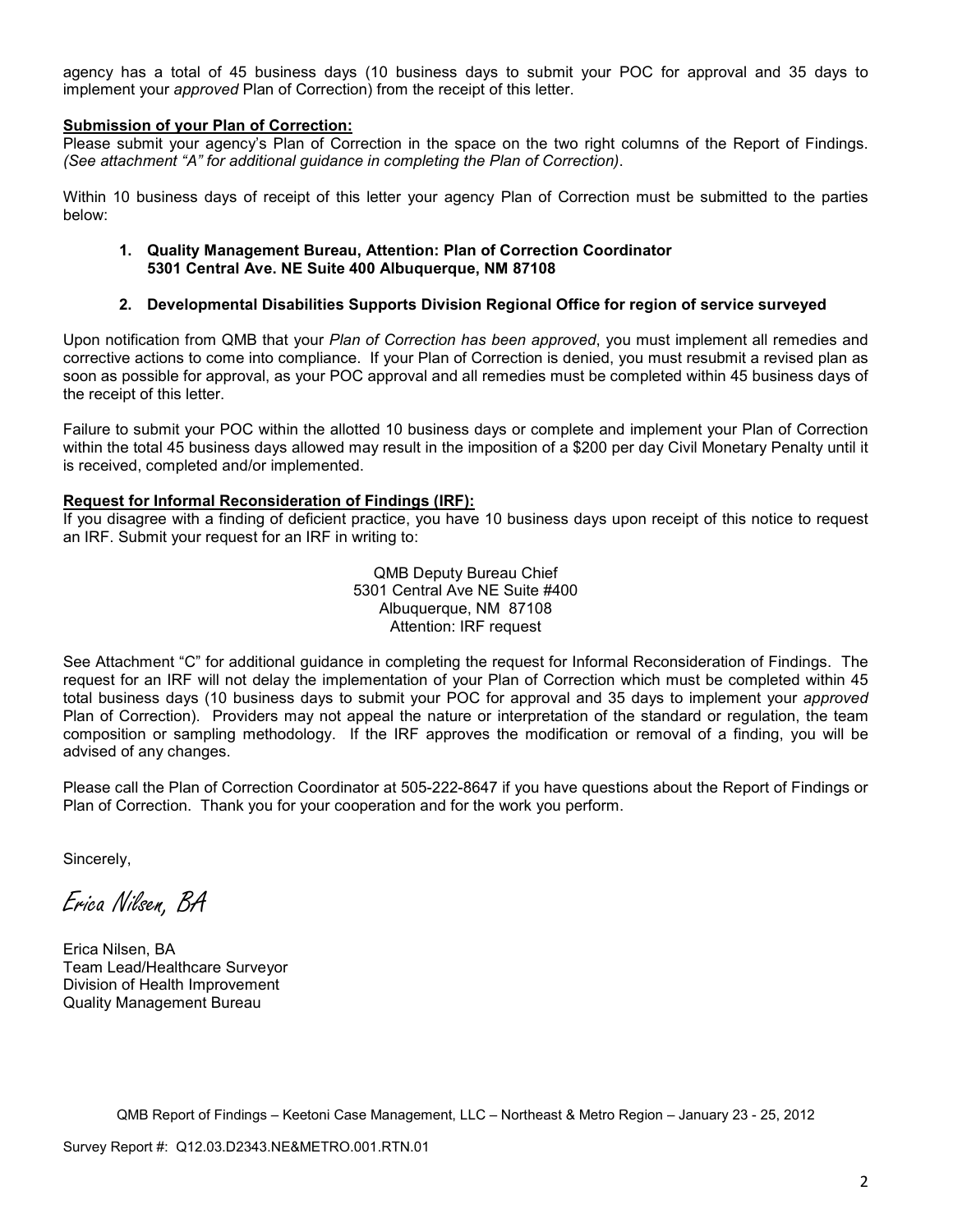| <b>Survey Process Employed:</b>         |                                                                                                                                                                                                                                                                                                                                                                       |  |
|-----------------------------------------|-----------------------------------------------------------------------------------------------------------------------------------------------------------------------------------------------------------------------------------------------------------------------------------------------------------------------------------------------------------------------|--|
| <b>Entrance Conference Date:</b>        | January 23, 2012                                                                                                                                                                                                                                                                                                                                                      |  |
| Present:                                | <b>Keetoni Case Management, LLC</b><br>Sunny Keeton, Executive Director                                                                                                                                                                                                                                                                                               |  |
|                                         | <b>DOH/DHI/QMB</b><br>Erica Nilsen, BA, Team Lead/Healthcare Surveyor<br>Deb Russell, BS, Healthcare Surveyor<br>Maurice Gonzales, BS, Healthcare Surveyor                                                                                                                                                                                                            |  |
| Exit Conference Date:                   | January 25, 2012                                                                                                                                                                                                                                                                                                                                                      |  |
| Present:                                | Keetoni Case Management, LLC<br>Sunny Keeton, Executive Director<br>Robin Wiley, Case Manager<br>Barbara Pittman, Case Manager                                                                                                                                                                                                                                        |  |
|                                         | <b>DOH/DHI/QMB</b><br>Erica Nilsen, BA, Team Lead/Healthcare Surveyor<br>Deb Russell, BS, Healthcare Surveyor<br>Maurice Gonzales, BS, Healthcare Surveyor                                                                                                                                                                                                            |  |
|                                         | <b>DDSD - Northeast Regional Office</b><br>Linda Dwyer, Case Management Coordinator (Via telephone)                                                                                                                                                                                                                                                                   |  |
| <b>Administrative Locations Visited</b> | Number:<br>1                                                                                                                                                                                                                                                                                                                                                          |  |
| <b>Total Sample Size</b>                | Number:<br>17<br>1 - Jackson Class Members<br>16 - Non-Jackson Class Members                                                                                                                                                                                                                                                                                          |  |
| Persons Served Records Reviewed         | Number:<br>17                                                                                                                                                                                                                                                                                                                                                         |  |
| Case Managers Interviewed               | Number:<br>3                                                                                                                                                                                                                                                                                                                                                          |  |
| Case Mgt Personnel Records Reviewed     | 3<br>Number:                                                                                                                                                                                                                                                                                                                                                          |  |
| <b>Administrative Files Reviewed</b>    | <b>Billing Records</b><br><b>Medical Records</b><br>٠<br>Incident Management Records<br>$\bullet$<br><b>Personnel Files</b><br>$\bullet$<br><b>Training Records</b><br>$\bullet$<br><b>Agency Policy and Procedures</b><br>$\bullet$<br><b>Caregiver Criminal History Screening Records</b><br><b>Employee Abuse Registry</b><br>Quality Assurance / Improvement Plan |  |

| CC: Distribution List: | DOH - Division of Health Improvement |  |
|------------------------|--------------------------------------|--|
|------------------------|--------------------------------------|--|

- DOH Developmental Disabilities Supports Division
- DOH Office of Internal Audit
	- HSD Medical Assistance Division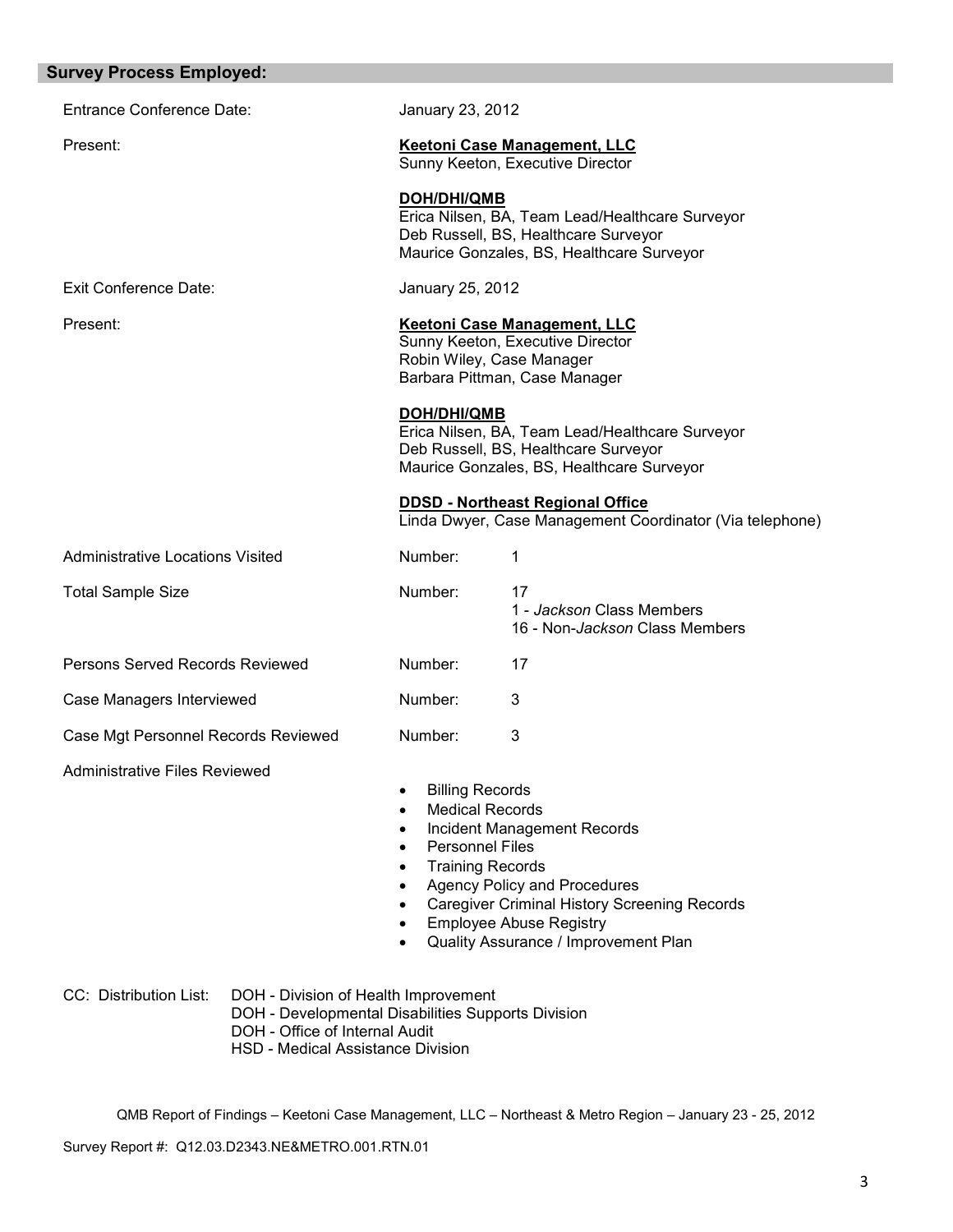## **Attachment A**

## **Provider Instructions for Completing the QMB Plan of Correction (POC) Process**

### *Introduction:*

After a QMB Compliance Survey, your QMB Report of Findings will be sent to you via e-mail.

Each provider must develop and implement a Plan of Correction (POC) that identifies specific quality assurance and quality improvement activities the agency will implement to correct deficiencies and prevent continued non compliance.

Agencies must submit their Plan of Correction within 10 business days from the date you receive the QMB Report of Findings. (Providers who do not submit a POC within 10 business days will be referred to the Internal Review Committee [IRC] for possible actions or sanctions).

Agencies must fully implement their approved Plan of Correction within 45 business days (10 business days to submit your POC for approval and 35 days to implement your approved Plan of Correction) from the date they receive the QMB Report of Findings. (Providers who fail to complete a POC within the 45 business days allowed shall be referred to the IRC for possible actions or sanctions.)

If you have questions about the Plan of Correction process, call the QMB Plan of Correction Coordinator at 505-222-8647 or email at George. Perrault@state.nm.us. Requests for technical assistance must be requested through your DDSD Regional Office.

The POC process cannot resolve disputes regarding findings. If you wish to dispute a finding on the official Report of Findings, you must file an Informal Reconsideration of Findings (IRF) request within ten (10) business days of receiving your report. Please note that you must still submit a POC for findings that are in question (see Attachment "C").

### *Instructions for Completing Agency POC:*

### *Required Content*

Your Plan of Correction should provide a step-by-step description of the methods to correct each deficient practice to prevent recurrence and information that ensures the regulation cited is in compliance. The remedies noted in your POC are expected to be added to your Agency's required, annual Quality Assurance Plan.

If a deficiency has already been corrected, the plan should state how it was corrected, the completion date (date the correction was accomplished), and how possible recurrence of the deficiency will be prevented.

The Plan of Correction must address the required six CMS core elements to address *each deficiency* of the POC:

- 1. How the specific and realistic corrective action will be accomplished for individuals found to have been affected by the deficient practice.
- 2. How the agency will identify other individuals who have the potential to be affected by the same deficient practice, and how the agency will act to protect individuals in similar situations.
- 3. What QA measures will be put into place or systemic changes made to ensure that the deficient practice will not recur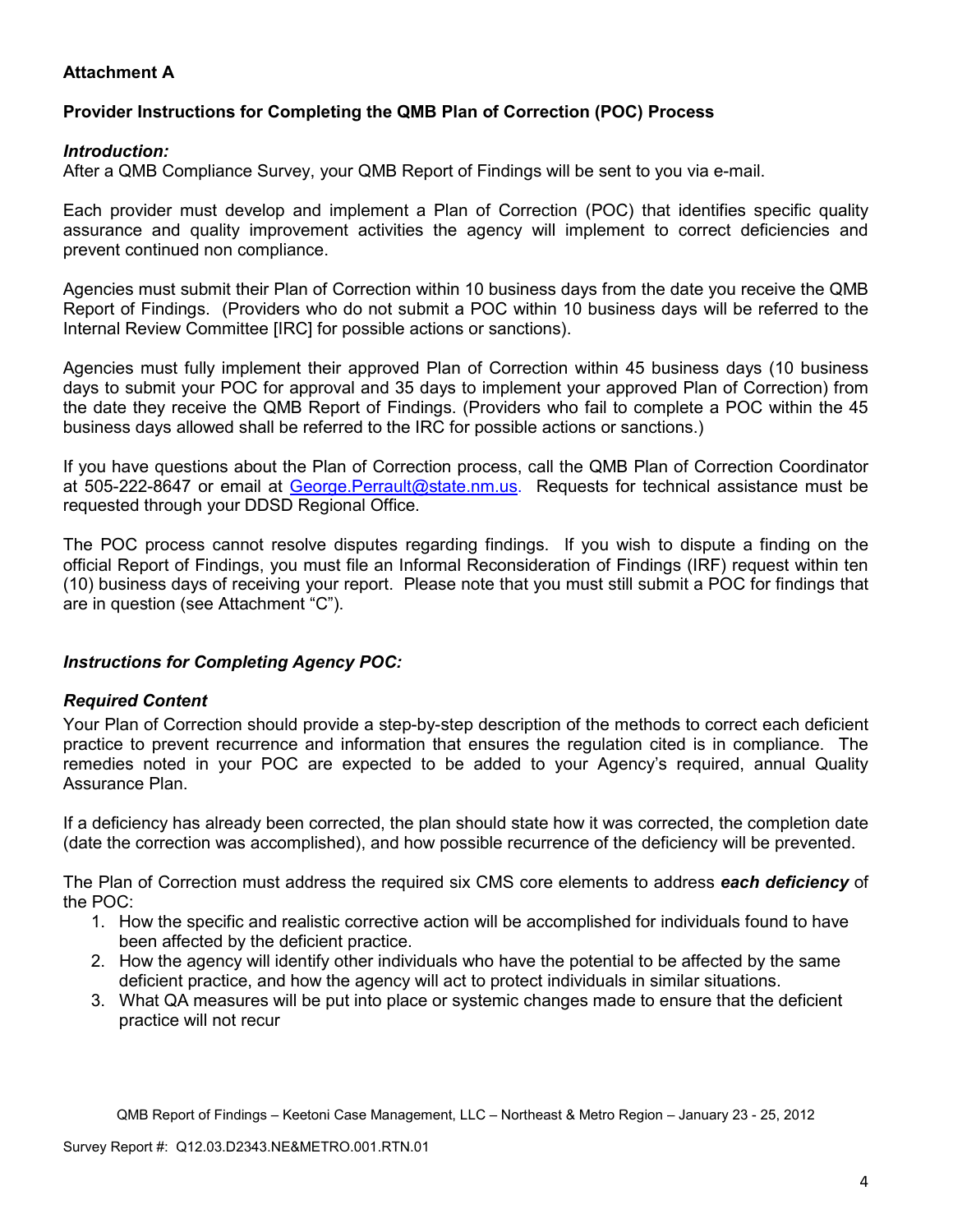- 4. Indicate how the agency plans to monitor its performance to make sure that solutions are sustained. The agency must develop a QA plan for ensuring that correction is achieved and sustained. This QA plan must be implemented, and the corrective action evaluated for its effectiveness. The plan of correction is integrated into the agency quality assurance system; and
- 5. Include dates when corrective action will be completed. The corrective action completion dates must be acceptable to the State.
- 6. The POC must be signed and dated by the agency director or other authorized official.

The following details should be considered when developing your POC:

- Details about how and when Consumer, Personnel and Residential files are audited by Agency personnel to ensure they contain required documents;
- Information about how Medication Administration Records are reviewed to verify they contain all required information before they are distributed, as they are being used, and after they are completed;
- Your processes for ensuring that all staff are trained in Core Competencies, Incident Reporting, and Individual-Specific service requirements, etc;
- How accuracy in Billing documentation is assured;
- How health, safety is assured;
- For Case Management Providers, how ISPs are reviewed to verify they meet requirements, how the timeliness of LOC packet submissions and consumer visits are tracked;
- Your process for gathering, analyzing and responding to Quality data; and,
- Details about Quality Targets in various areas, current status, analyses about why targets were not met, and remedies implemented.

*Note:* **Instruction or in-service of staff alone may not be a sufficient plan of correction.** This is a good first step toward correction, but additional steps should be taken to ensure the deficiency is corrected and will not recur.

### *Completion Dates*

- The plan of correction must include a **completion date** (entered in the far right-hand column) for each finding. Be sure the date is **realistic** in the amount of time your Agency will need to correct the deficiency; not to exceed 45 total business days.
- Direct care issues should be corrected immediately and monitored appropriately.
- Some deficiencies may require a staged plan to accomplish total correction.
- Deficiencies requiring replacement of equipment, etc., may require more time to accomplish correction but should show reasonable time frames.

### *Initial Submission of the Plan of Correction Requirements*

- 1. The Plan of Correction must be completed on the official QMB Survey Report of Findings/Plan of Correction Form and received by QMB within ten (10) business days from the date you received the report of findings.
- 2. For questions about the POC process, call the POC Coordinator, George Perrault at 505-222-8647 for assistance.
- 3. For Technical Assistance (TA) in developing or implementing your POC, contact your local DDSD Regional Office.
- 4. Submit your POC to George Perrault, POC Coordinator in any of the following ways:
	- a. Electronically at George.Perrault@state.nm.us *(preferred method)*
	- b. Fax to 505-222-8661, or
	- c. Mail to POC Coordinator, 5301 Central Avenue SW, Suite 400, Albuquerque, NM 87108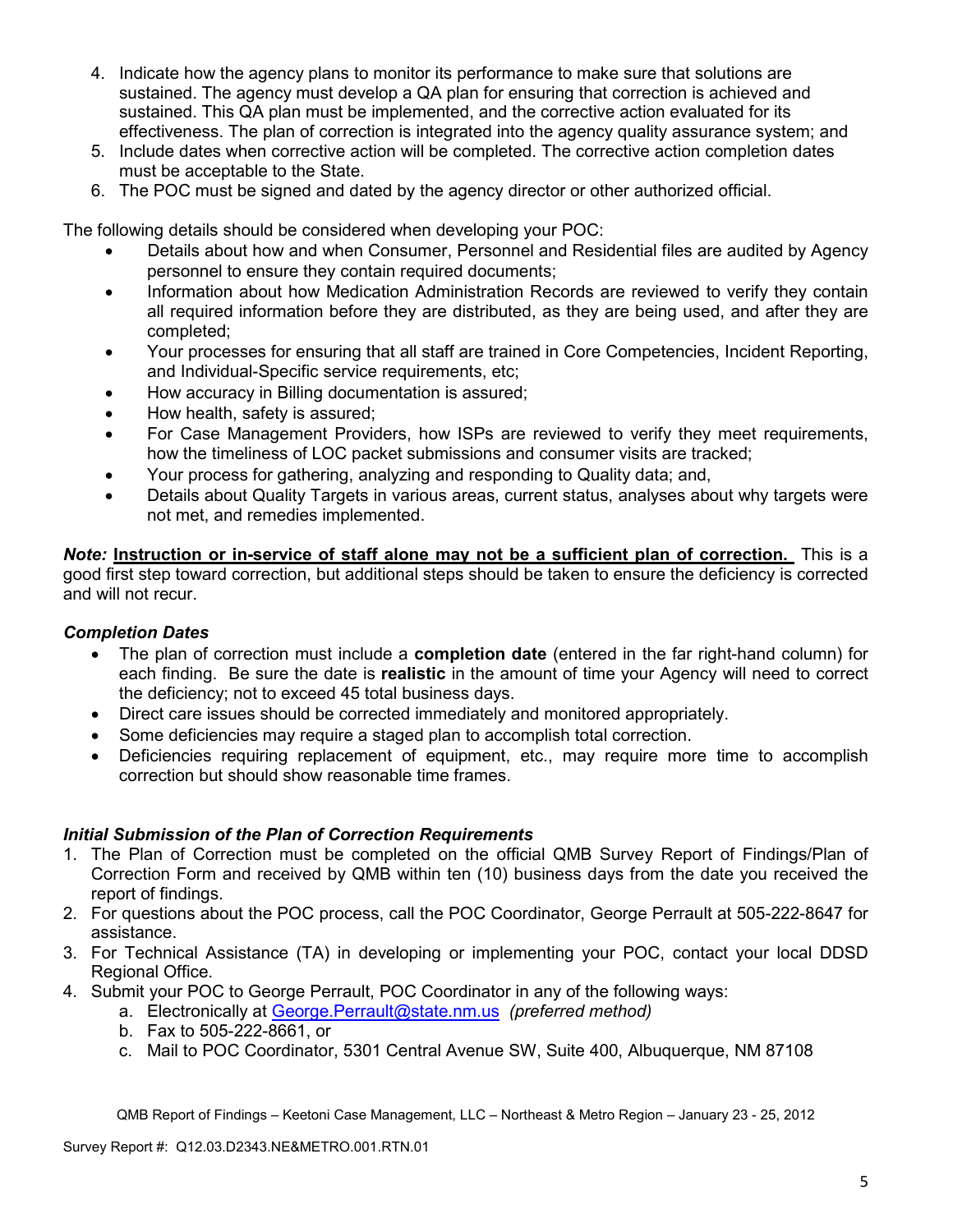- 5. Do not submit supporting documentation (evidence of compliance) to QMB until after your POC has been approved by the POC Coordinator.
- 6. QMB will notify you when your POC has been "approve" or "denied."
	- a. During this time, whether your POC is "approved," or "denied," you will have a maximum of 45 business days from the date of receipt of your Report of Findings to correct all survey deficiencies.
	- b. If your POC is denied, it must be revised and resubmitted as soon as possible, as the 45 business day limit is in effect.
	- c. If your POC is denied a second time your agency may be referred to the Internal Review Committee.
	- d. You will receive written confirmation when your POC has been approved by QMB and a final deadline for completion of your POC.
- 7. Failure to submit your POC within 10 business days without prior approval of an extension by QMB will result in a referral to the Internal Review Committee and the possible implementation of monetary penalties and/or sanctions.

## *POC Document Submission Requirements*

Once your POC has been approved by the QMB Plan of Correction Coordinator you must submit copies of documents as evidence that all deficiencies have been corrected, as follows.

- 1. Your internal documents are due within a *maximum* of 45 business days of receipt of your Report of Findings.
- 2. You may submit your documents by postal mail (paper hard copy or on a disc), fax, or electronically (scanned and attached to e-mails).
- 3. All submitted documents *must be annotated*; please be sure the tag numbers and Identification numbers are indicated on each document submitted. Documents which are not annotated with the Tag number and Identification number may not be accepted.
- 4. Do not submit original documents; Please provide copies or scanned electronic files for evidence. Originals must be maintained in the agency file(s) per DDSD Standards.
- 5. In lieu of some documents, you may submit copies of file or home audit forms that clearly indicate cited deficiencies have been corrected, other attestations of correction must be approved by the Plan of Correction Coordinator prior to their submission.
- 6. For billing deficiencies, you must submit:
	- a. Evidence of an internal audit of billing documentation for a sample of individuals and timeframes;
	- b. Copies of "void and adjust" forms submitted to correct all over-billed or unjustified units billed identified during your internal audit.

Revisions, Modifications or Extensions to your Plan of Correction (post QMB approval) must be made in writing and submitted to the Plan of Correction Coordinator at QMB, prior to the due date and are approved on a case-by-case basis. No changes may be made to your POC or the timeframes for implementation without written approval of the POC Coordinator.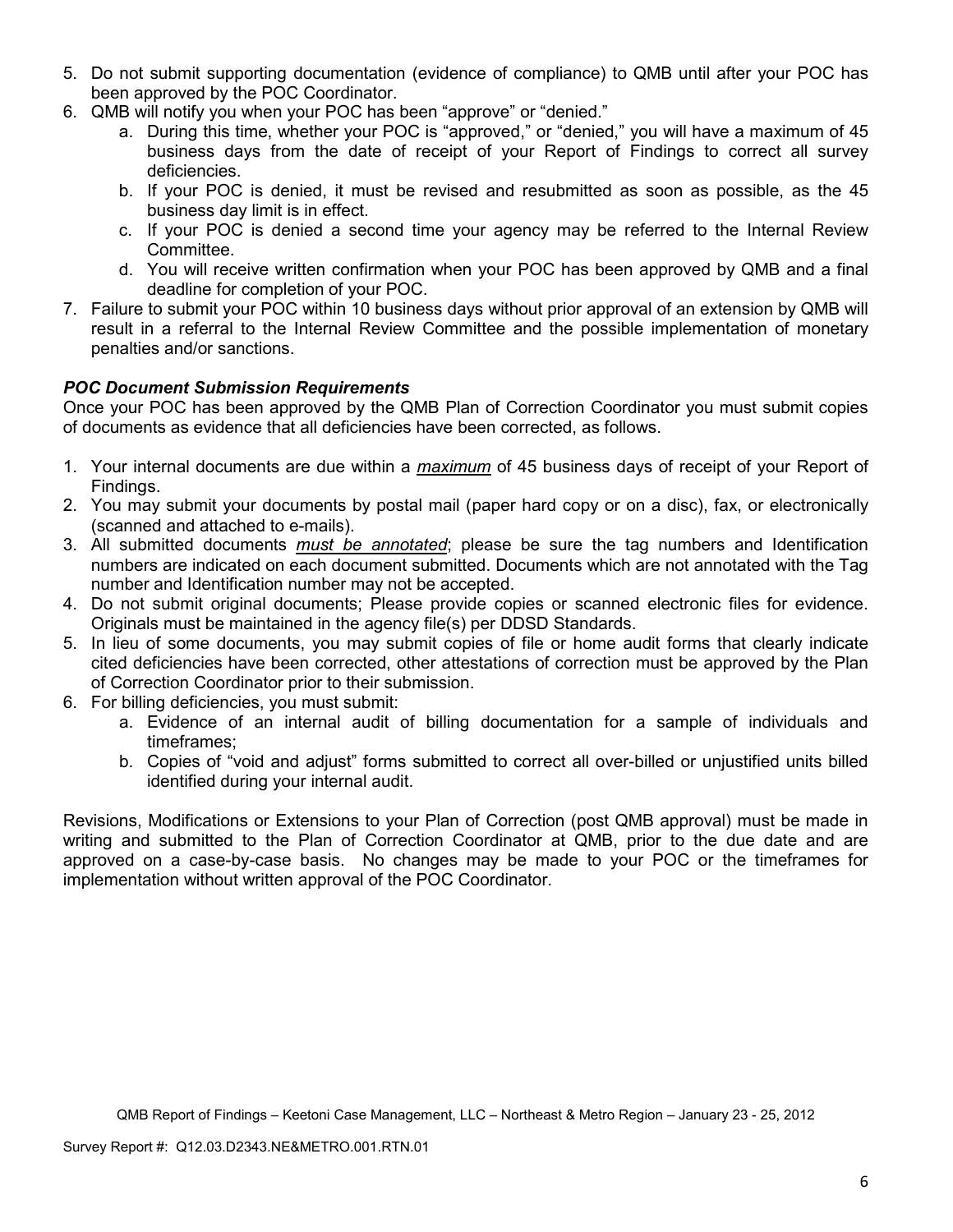## **QMB Determinations of Compliance**

## • "Compliance with Conditions of Participation"

The QMB determination of "Compliance with Conditions of Participation," indicates that a provider is in compliance with all 'Conditions of Participation,' (CoP) but may have standard level deficiencies (deficiencies which are not at the condition level) out of compliance. The agency has obtained a level of compliance such that there is a minimal potential for harm to individuals' health and safety. To qualify for a determination of Compliance with Conditions of Participation, the provider must be in compliance with *all* Conditions of Participation.

# • "Partial-Compliance with Conditions of Participation"

The QMB determination of "Partial-Compliance with Conditions of Participation" indicates that a provider is out of compliance with one (1) to three (3) 'Conditions of Participation.' This partialcompliance, if not corrected, may result in a serious negative outcome or the potential for more than minimal harm to individuals' health and safety. The Agency may also have standard level deficiencies (deficiencies which are not at the condition level).

Providers receiving a repeat determination of 'Partial-Compliance' for repeat deficiencies of CoPs may be referred by the Quality Management Bureau to the Internal Review Committee (IRC) for consideration of remedies and possible actions.

## • "Non-Compliant with Conditions of Participation":

The QMB determination of "Non-Compliance with Conditions of Participation," indicates a provider is significantly out of compliance with Conditions of Participation and/or has:

- Four (4) Conditions of Participation out of compliance.
- Multiple findings of widespread non-compliance with any standard or regulation with a significant potential for more than minimal harm.
- Any finding of actual harm or Immediate Jeopardy.

The Agency may also have standard level deficiencies (deficiencies which are not at the condition level).

Providers receiving a repeat determination of 'Non-Compliance' will be referred by Quality Management Bureau to the Internal Review Committee (IRC) for consideration of remedies and possible actions.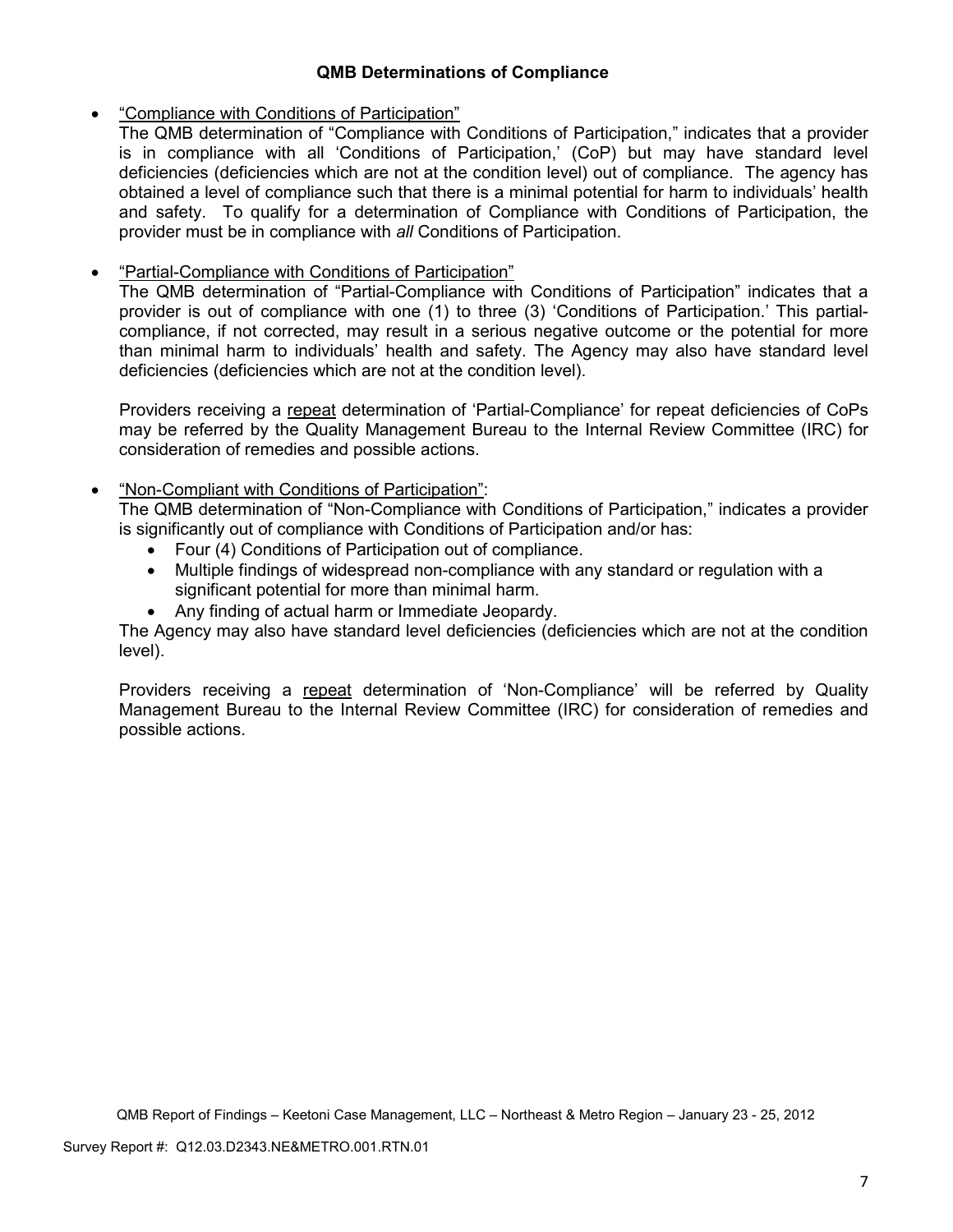### **Guidelines for the Provider Informal Reconsideration of Finding (IRF) Process**

## **Introduction:**

Throughout the QMB Survey process, surveyors are openly communicating with providers. Open communication means surveyors have clarified issues and/or requested missing information before completing the review through the use of the signed/dated "Document Request," or "administrative Needs," etc. forms. Regardless, there may still be instances where the provider disagrees with a specific finding. Providers may use the following process to informally dispute a finding.

# **Instructions:**

- 1. The Informal Reconsideration of the Finding (IRF) request must be in writing to the QMB Deputy Bureau Chief **within 10 business days** of receipt of the final Report of Findings.
- 2. The written request for an IRF *must* be completed on the QMB Request for Informal Reconsideration of Finding form available on the QMB website: http://dhi.health.state.nm.us/qmb
- 3. The written request for an IRF must specify in detail the request for reconsideration and why the finding is inaccurate.
- 4. The IRF request must include all supporting documentation or evidence.
- 5. If you have questions about the IRC process, email the IRF Chairperson, Scott Good at scott.good@state.nm.us for assistance.

## **The following limitations apply to the IRF process:**

- The request for an IRF and all supporting evidence must be received within 10 business days.
- Findings based on evidence requested during the survey and not provided may not be subject to reconsideration.
- The supporting documentation must be new evidence not previously reviewed or requested by the survey team.
- Providers must continue to complete their Plan of Correction during the IRF process
- Providers may not request an IRF to challenge the sampling methodology.
- Providers may not request an IRF based on disagreement with the nature of the standard or regulation.
- Providers may not request an IRF to challenge the team composition.
- Providers may not request an IRF to challenge the DHI/QMB determination of compliance or the length of their DDSD provider contract.

A Provider forfeits the right to an IRF if the request is not made within 10 business days of receiving the report and/or does not include all supporting documentation or evidence to show compliance with the standards and regulations.

The IRF Committee will review the request, the Provider will be notified in writing of the ruling; no face-toface meeting will be conducted.

When a Provider requests that a finding be reconsidered, it does not stop or delay the Plan of Correction process. **Providers must continue to complete the Plan of Correction, including the finding in dispute regardless of the IRF status.** If a finding is removed or modified, it will be noted and removed or modified from the Report of Findings. It should be noted that in some cases a Plan of Correction may be completed prior to the IRF process being completed. The provider will be notified in writing on the decisions of the IRF committee.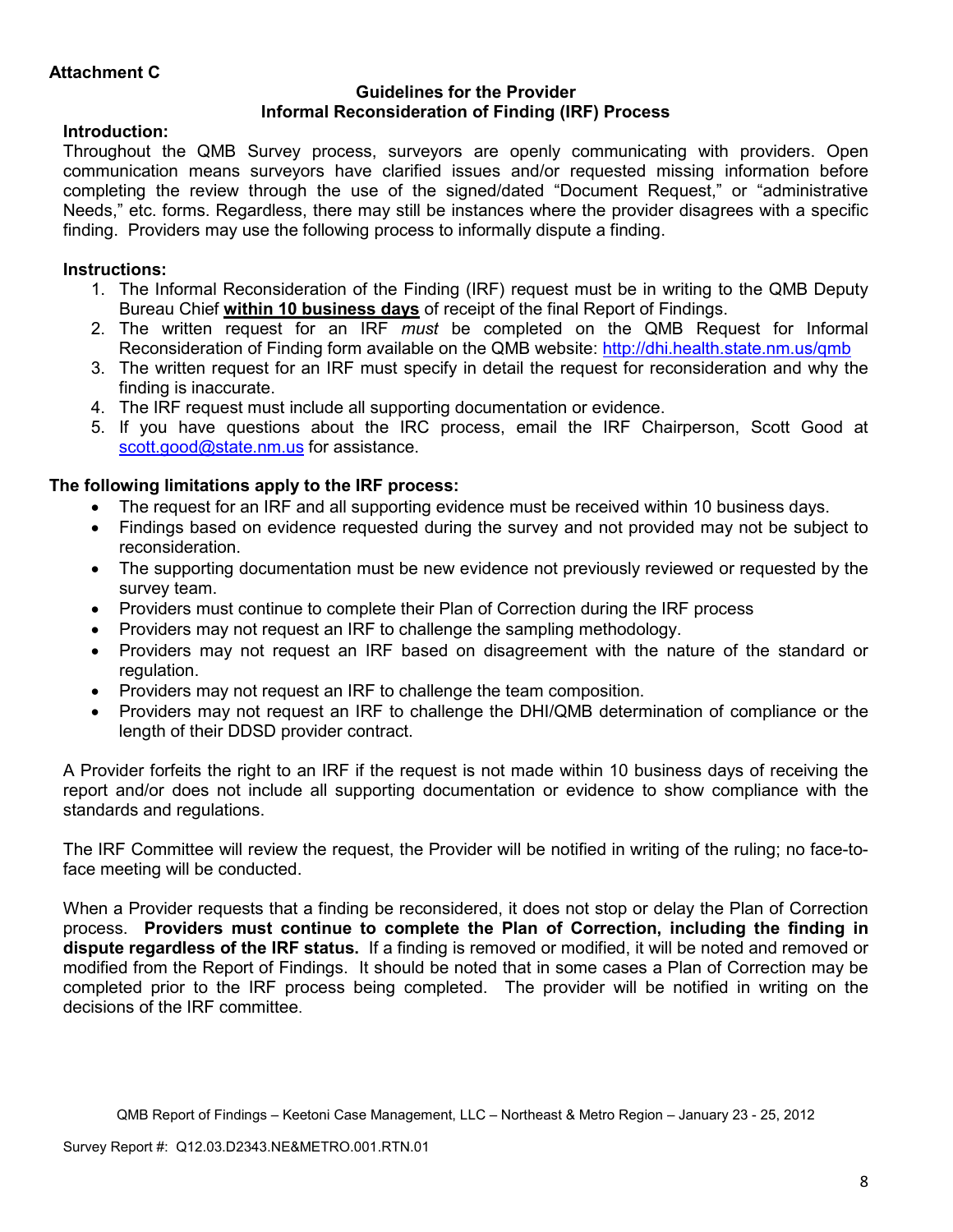| Agency:          | Keetoni Case Management, LLC. - Northeast & Metro Region |
|------------------|----------------------------------------------------------|
| Program:         | Developmental Disabilities Waiver                        |
| Service:         | Case Management                                          |
| Monitoring Type: | Routine                                                  |
| Date of Survey:  | January 23 - 25, 2012                                    |

| <b>Standard of Care</b>                                                                                                                                                                                                                                                                                                                                                                                                                                                                                                                                                                                                                                                                                                                                                                                                                        | <b>Deficiencies</b>                                                                                                                                                                                                                                                                                                                                                                                                                                                                                                                                                                     | <b>Agency Plan of Correction, On-going</b><br><b>QA/QI &amp; Responsible Party</b>          | <b>Date</b><br><b>Due</b> |  |  |
|------------------------------------------------------------------------------------------------------------------------------------------------------------------------------------------------------------------------------------------------------------------------------------------------------------------------------------------------------------------------------------------------------------------------------------------------------------------------------------------------------------------------------------------------------------------------------------------------------------------------------------------------------------------------------------------------------------------------------------------------------------------------------------------------------------------------------------------------|-----------------------------------------------------------------------------------------------------------------------------------------------------------------------------------------------------------------------------------------------------------------------------------------------------------------------------------------------------------------------------------------------------------------------------------------------------------------------------------------------------------------------------------------------------------------------------------------|---------------------------------------------------------------------------------------------|---------------------------|--|--|
| CMS Assurance - Plan of Care - ISP Development & Monitoring - Service plans address all participates' assessed needs(including<br>health and safety risk factors) and goals, either by waiver services or through other means. Services plans are updated or revised at                                                                                                                                                                                                                                                                                                                                                                                                                                                                                                                                                                        |                                                                                                                                                                                                                                                                                                                                                                                                                                                                                                                                                                                         |                                                                                             |                           |  |  |
| least annually or when warranted by changes in the waiver participants' needs.                                                                                                                                                                                                                                                                                                                                                                                                                                                                                                                                                                                                                                                                                                                                                                 |                                                                                                                                                                                                                                                                                                                                                                                                                                                                                                                                                                                         |                                                                                             |                           |  |  |
| Tag # 1A08 Agency Case File                                                                                                                                                                                                                                                                                                                                                                                                                                                                                                                                                                                                                                                                                                                                                                                                                    | <b>Standard Level Deficiency</b>                                                                                                                                                                                                                                                                                                                                                                                                                                                                                                                                                        |                                                                                             |                           |  |  |
| Developmental Disabilities (DD) Waiver Service<br>Standards effective 4/1/2007<br><b>CHAPTER 1 II. PROVIDER AGENCY</b><br><b>REQUIREMENTS:</b> The objective of these<br>standards is to establish Provider Agency policy,<br>procedure and reporting requirements for DD<br>Medicaid Waiver program. These requirements<br>apply to all such Provider Agency staff, whether<br>directly employed or subcontracting with the<br>Provider Agency. Additional Provider Agency<br>requirements and personnel qualifications may<br>be applicable for specific service standards.<br>D. Provider Agency Case File for the<br><b>Individual:</b> All Provider Agencies shall maintain<br>at the administrative office a confidential case<br>file for each individual. Case records belong to<br>the individual receiving services and copies shall | Based on record review, the Agency failed to<br>maintain at the administrative office a<br>confidential case file for 4 of 17 individuals.<br>Review of the Agency individual case files found<br>the following items were not found, incomplete,<br>and/or not current:<br>• Crisis Plans/Medical Emergency<br><b>Response Plans</b><br>• Allergies<br><sup>o</sup> Individual #5 - As indicated by the IST<br>section of the ISP the individual is required<br>to have a plan. No evidence of plan found.<br>• Nutritional Evaluation<br>$\circ$<br>Individual #8 - Per documentation | Provider:<br>State your Plan of Correction for the findings in<br>this Tag above this line. |                           |  |  |
| be provided to the receiving agency whenever<br>an individual changes providers. The record                                                                                                                                                                                                                                                                                                                                                                                                                                                                                                                                                                                                                                                                                                                                                    | reviewed, the evaluation was completed on<br>3/17/2009 According to that documentation                                                                                                                                                                                                                                                                                                                                                                                                                                                                                                  | Enter your Quality Assurance/Quality<br>Improvement processes below the line.               |                           |  |  |

be provided to the receiving agency whenever an individual changes providers. The record must also be made available for review when requested by DOH, HSD or federal government representatives for oversight purposes. The individual's case file shall include the following

° Individual #8 - Per documentation reviewed, the evaluation was completed on 3/17/2009. According to that documentation a new evaluation is to be completed every two years. No documented evidence of the most current evaluation being completed was found.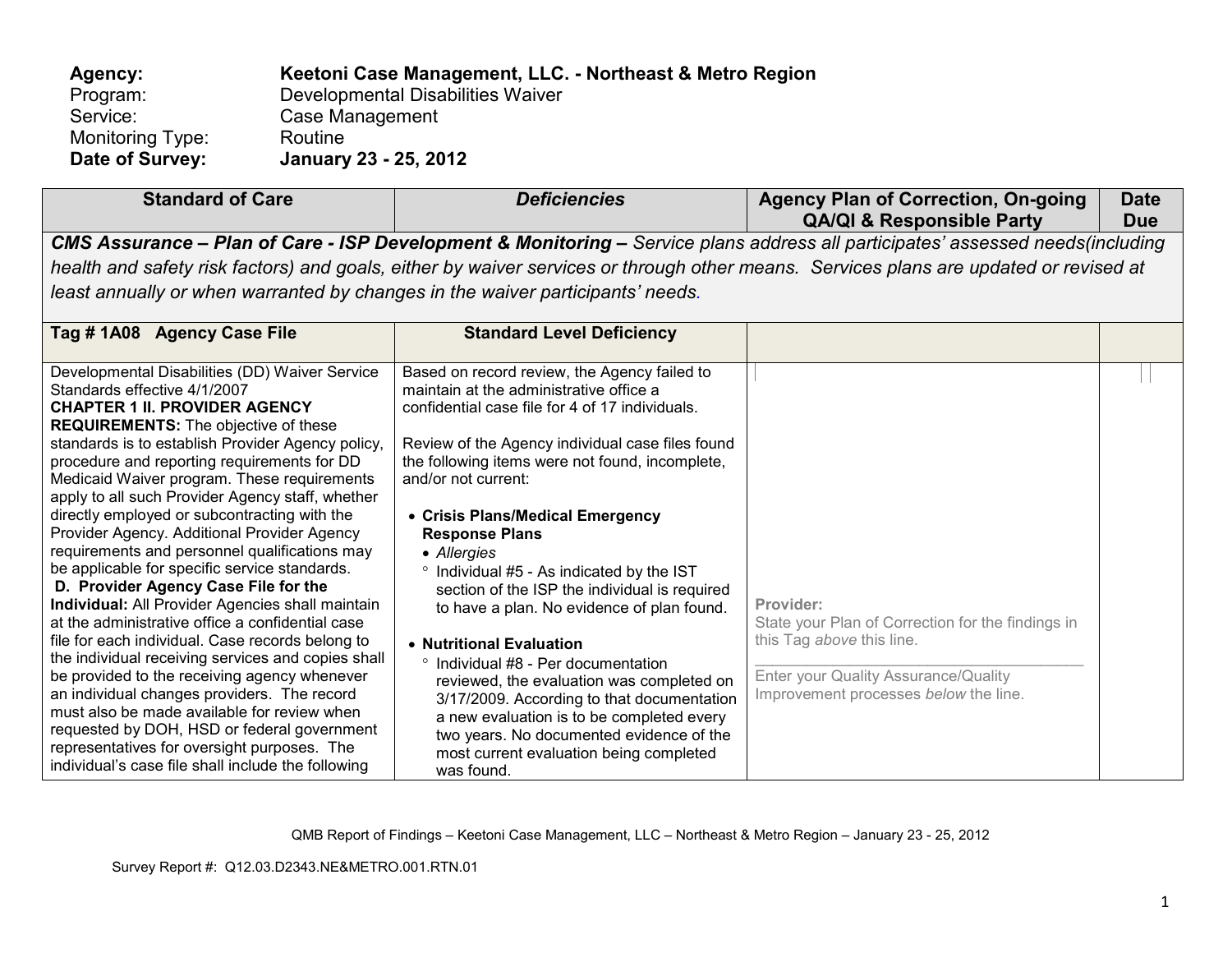| requirements:<br>(1) Emergency contact information, including the<br>individual's address, telephone number,<br>names and telephone numbers of relatives,<br>or guardian or conservator, physician's<br>name(s) and telephone number(s), pharmacy<br>name, address and telephone number, and<br>health plan if appropriate;<br>(2) The individual's complete and current ISP,<br>with all supplemental plans specific to the<br>individual, and the most current completed<br>Health Assessment Tool (HAT);<br>(3) Progress notes and other service delivery<br>documentation;<br>(4) Crisis Prevention/Intervention Plans, if there<br>are any for the individual;<br>(5) A medical history, which shall include at least<br>demographic data, current and past medical<br>diagnoses including the cause (if known) of<br>the developmental disability, psychiatric<br>diagnoses, allergies (food, environmental,<br>medications), immunizations, and most<br>recent physical exam;<br>(6) When applicable, transition plans completed<br>for individuals at the time of discharge from<br>Fort Stanton Hospital or Los Lunas Hospital<br>and Training School; and<br>(7) Case records belong to the individual<br>receiving services and copies shall be<br>provided to the individual upon request.<br>(8) The receiving Provider Agency shall be<br>provided at a minimum the following records<br>whenever an individual changes provider<br>agencies:<br>(a) Complete file for the past 12 months;<br>(b) ISP and quarterly reports from the current<br>and prior ISP year;<br>(c) Intake information from original admission<br>to services; and<br>(d) When applicable, the Individual | • Dental Exam<br>° Individual #8 - As indicated by the DDSD file<br>matrix Dental Exams are to be conducted<br>annually. No documented evidence of a<br>current exam was found.<br>Individual #9 - As indicated by the DDSD file<br>$\circ$<br>matrix Dental Exams are to be conducted<br>annually. No documented evidence of a<br>current exam was found.<br>• Auditory Exam<br>° Individual #8 - As indicated by the<br>documentation reviewed, exam was<br>completed on 9/2/2009. Follow-up was to<br>be completed in 2 years. No documented<br>evidence of the follow-up being completed<br>was found.<br>• Vision Exam<br>Individual #9 - As indicated by the<br>documentation reviewed, exam was<br>completed on 4/8/2010. Follow-up was to<br>be completed in 1 year. No documented<br>evidence of the follow-up being completed<br>was found.<br>• Bone Density Exam<br>° Individual #12 - As indicated by the<br>documentation reviewed, follow-up was to<br>be completed annually. No documented<br>evidence of the current exam being<br>completed was found. |  |
|------------------------------------------------------------------------------------------------------------------------------------------------------------------------------------------------------------------------------------------------------------------------------------------------------------------------------------------------------------------------------------------------------------------------------------------------------------------------------------------------------------------------------------------------------------------------------------------------------------------------------------------------------------------------------------------------------------------------------------------------------------------------------------------------------------------------------------------------------------------------------------------------------------------------------------------------------------------------------------------------------------------------------------------------------------------------------------------------------------------------------------------------------------------------------------------------------------------------------------------------------------------------------------------------------------------------------------------------------------------------------------------------------------------------------------------------------------------------------------------------------------------------------------------------------------------------------------------------------------------------------------------------------------------------------------------------|--------------------------------------------------------------------------------------------------------------------------------------------------------------------------------------------------------------------------------------------------------------------------------------------------------------------------------------------------------------------------------------------------------------------------------------------------------------------------------------------------------------------------------------------------------------------------------------------------------------------------------------------------------------------------------------------------------------------------------------------------------------------------------------------------------------------------------------------------------------------------------------------------------------------------------------------------------------------------------------------------------------------------------------------------------------------------|--|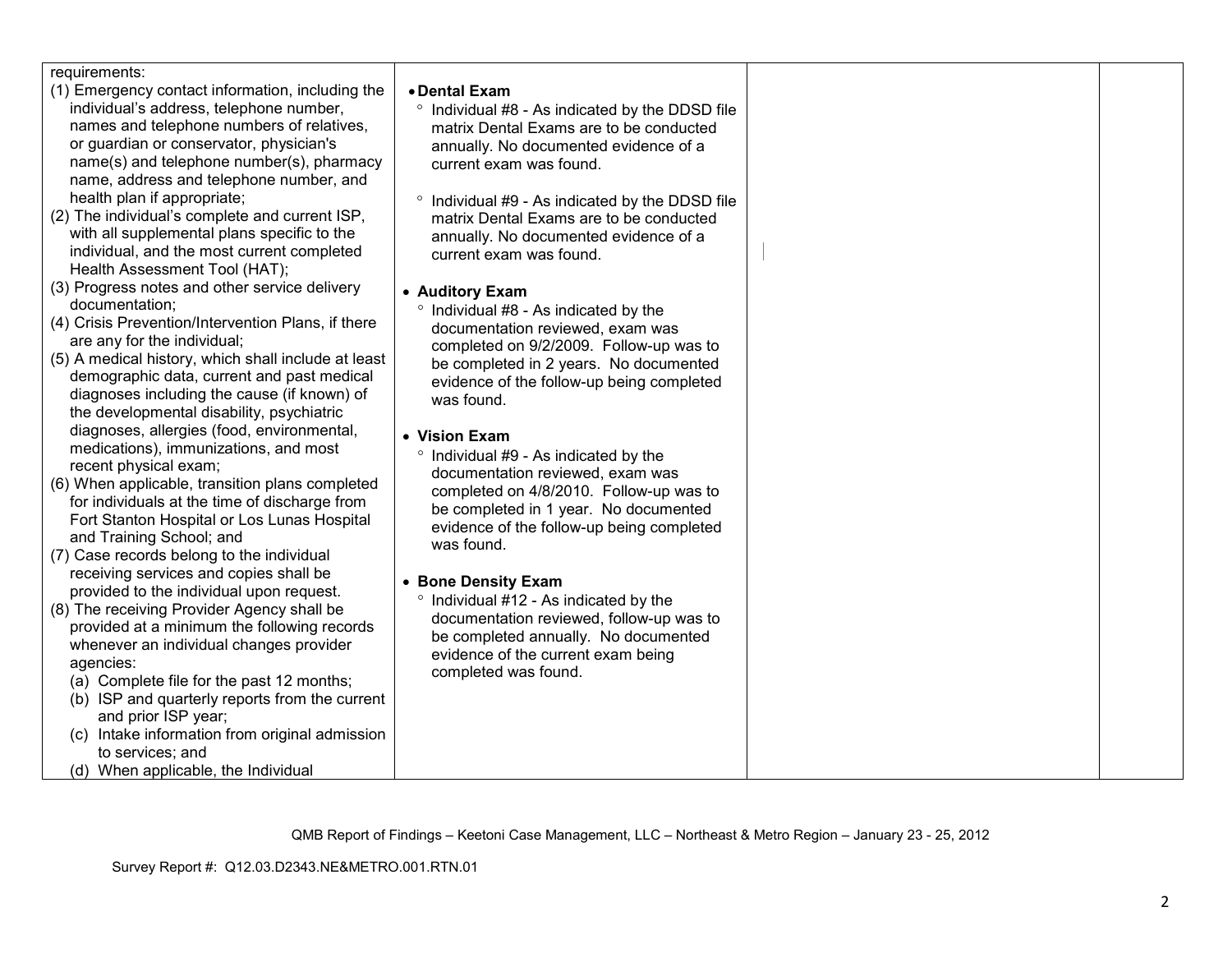| Transition Plan at the time of discharge<br>from Los Lunas Hospital and Training<br>School or Ft. Stanton Hospital. |  |  |
|---------------------------------------------------------------------------------------------------------------------|--|--|
|                                                                                                                     |  |  |
|                                                                                                                     |  |  |
|                                                                                                                     |  |  |
|                                                                                                                     |  |  |
|                                                                                                                     |  |  |
|                                                                                                                     |  |  |
|                                                                                                                     |  |  |
|                                                                                                                     |  |  |
|                                                                                                                     |  |  |
|                                                                                                                     |  |  |
|                                                                                                                     |  |  |
|                                                                                                                     |  |  |
|                                                                                                                     |  |  |
|                                                                                                                     |  |  |
|                                                                                                                     |  |  |
|                                                                                                                     |  |  |
|                                                                                                                     |  |  |
|                                                                                                                     |  |  |
|                                                                                                                     |  |  |
|                                                                                                                     |  |  |
|                                                                                                                     |  |  |
|                                                                                                                     |  |  |
|                                                                                                                     |  |  |
|                                                                                                                     |  |  |
|                                                                                                                     |  |  |
|                                                                                                                     |  |  |
|                                                                                                                     |  |  |
|                                                                                                                     |  |  |
|                                                                                                                     |  |  |
|                                                                                                                     |  |  |
|                                                                                                                     |  |  |
|                                                                                                                     |  |  |
|                                                                                                                     |  |  |
|                                                                                                                     |  |  |
|                                                                                                                     |  |  |
|                                                                                                                     |  |  |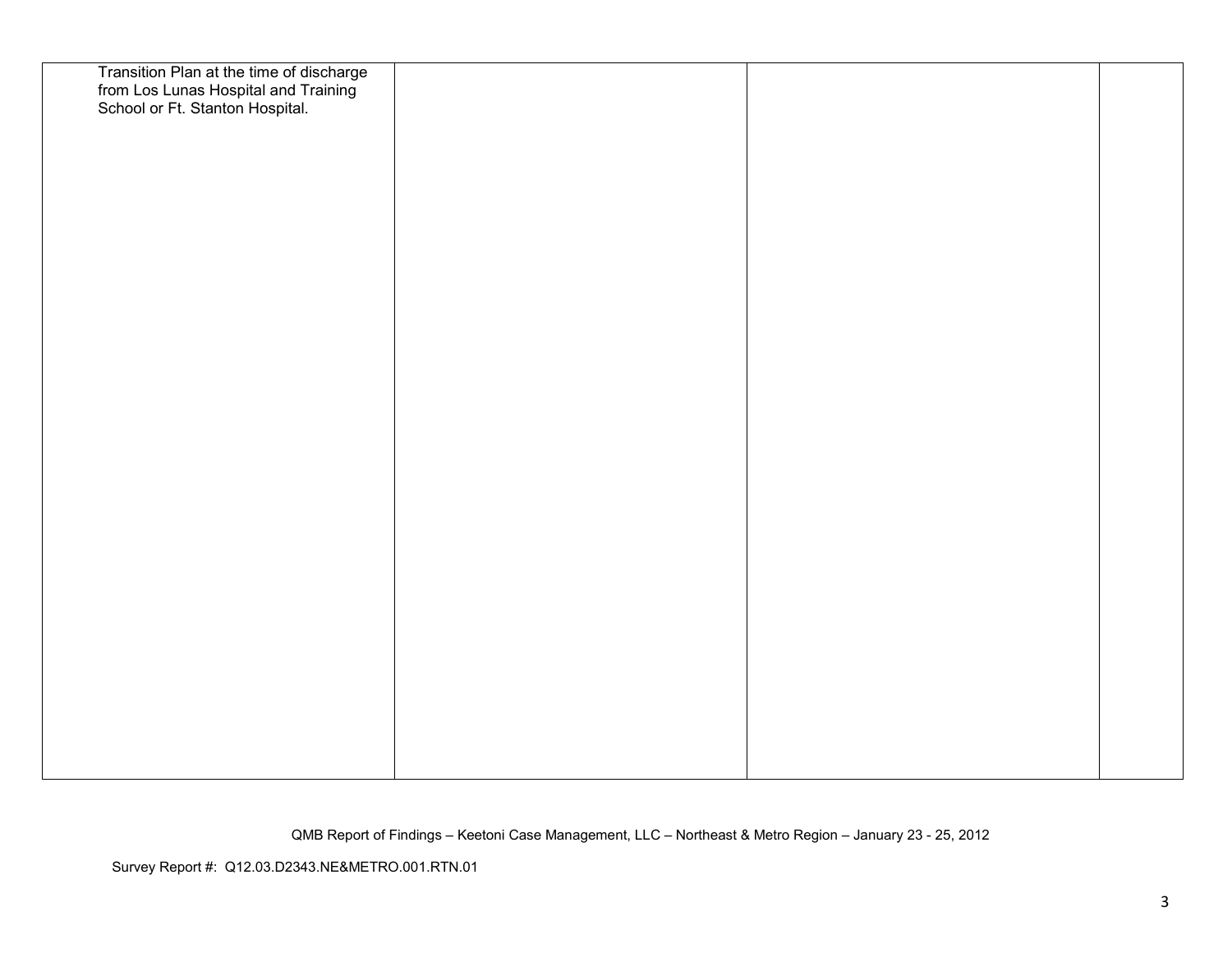| Tag #4C07 Individual Service Planning                                                                                                                                                                                                                                                                                                                                                                                                                                                                                                                                                                                                                                                                                                                                                                                                                                                                                                                                                                                                                                                                         | <b>Standard Level Deficiency</b>                                                                                                                                                                                                                                                                                                                                                                 |                                                                                                                                                                              |  |
|---------------------------------------------------------------------------------------------------------------------------------------------------------------------------------------------------------------------------------------------------------------------------------------------------------------------------------------------------------------------------------------------------------------------------------------------------------------------------------------------------------------------------------------------------------------------------------------------------------------------------------------------------------------------------------------------------------------------------------------------------------------------------------------------------------------------------------------------------------------------------------------------------------------------------------------------------------------------------------------------------------------------------------------------------------------------------------------------------------------|--------------------------------------------------------------------------------------------------------------------------------------------------------------------------------------------------------------------------------------------------------------------------------------------------------------------------------------------------------------------------------------------------|------------------------------------------------------------------------------------------------------------------------------------------------------------------------------|--|
| Developmental Disabilities (DD) Waiver Service<br>Standards effective 4/1/2007<br><b>CHAPTER 4 III. CASE MANAGEMENT</b><br><b>SERVICE REQUIREMENTS</b><br>E. Individualized Service Planning and<br>Approval:                                                                                                                                                                                                                                                                                                                                                                                                                                                                                                                                                                                                                                                                                                                                                                                                                                                                                                 | Based on record review the Agency failed to<br>ensure Case Managers developed realistic and<br>measurable desired outcomes for the individual<br>as identified in the ISP which includes the<br>individual's long-term vision, summary of<br>strengths, preferences and needs, desired<br>outcomes and an action plan for 1 of 17<br>Individuals.                                                |                                                                                                                                                                              |  |
| (1) Individualized service planning is developed<br>through a person-centered planning process<br>in accordance with the rule governing ISP<br>development (7.26.5 NMAC). A person-<br>centered planning process shall be used to<br>develop an ISP that includes:<br>(a) Realistic and measurable desired<br>outcomes for the individual as identified<br>in the ISP which includes the individual's<br>long-term vision, summary of strengths,<br>preferences and needs, desired<br>outcomes and an action plan and is:<br>An ongoing process, based on the<br>(i)<br>individual's long-term vision, and not<br>a one-time-a-year event; and<br>(ii) Completed and implemented in<br>response to what the IDT members<br>learn from and about the person and<br>involves those who can support the<br>individual in achieving his or her<br>desired outcomes (including family,<br>guardians, friends, providers, etc.).<br>The Case Manager will ensure the ongoing<br>(2)<br>assessment of the individual's strengths,<br>needs and preferences and use this<br>information to inform the IDT members and | The following was found with regards to ISP<br>Outcomes:<br>$\bullet$ Individual #12:<br>° No Outcome found for Live Vision Area.<br>Surveyors found no DDSD<br>exemption/decision justification form. As<br>indicated by NMAC 7.26.5.14 "Outcomes<br>are required for any life area for which the<br>individual receives services funded by the<br>developmental disabilities Medicaid waiver." | Provider:<br>State your Plan of Correction for the findings in<br>this Tag above this line.<br>Enter your Quality Assurance/Quality<br>Improvement processes below the line. |  |
| guide the development of the plan.                                                                                                                                                                                                                                                                                                                                                                                                                                                                                                                                                                                                                                                                                                                                                                                                                                                                                                                                                                                                                                                                            |                                                                                                                                                                                                                                                                                                                                                                                                  |                                                                                                                                                                              |  |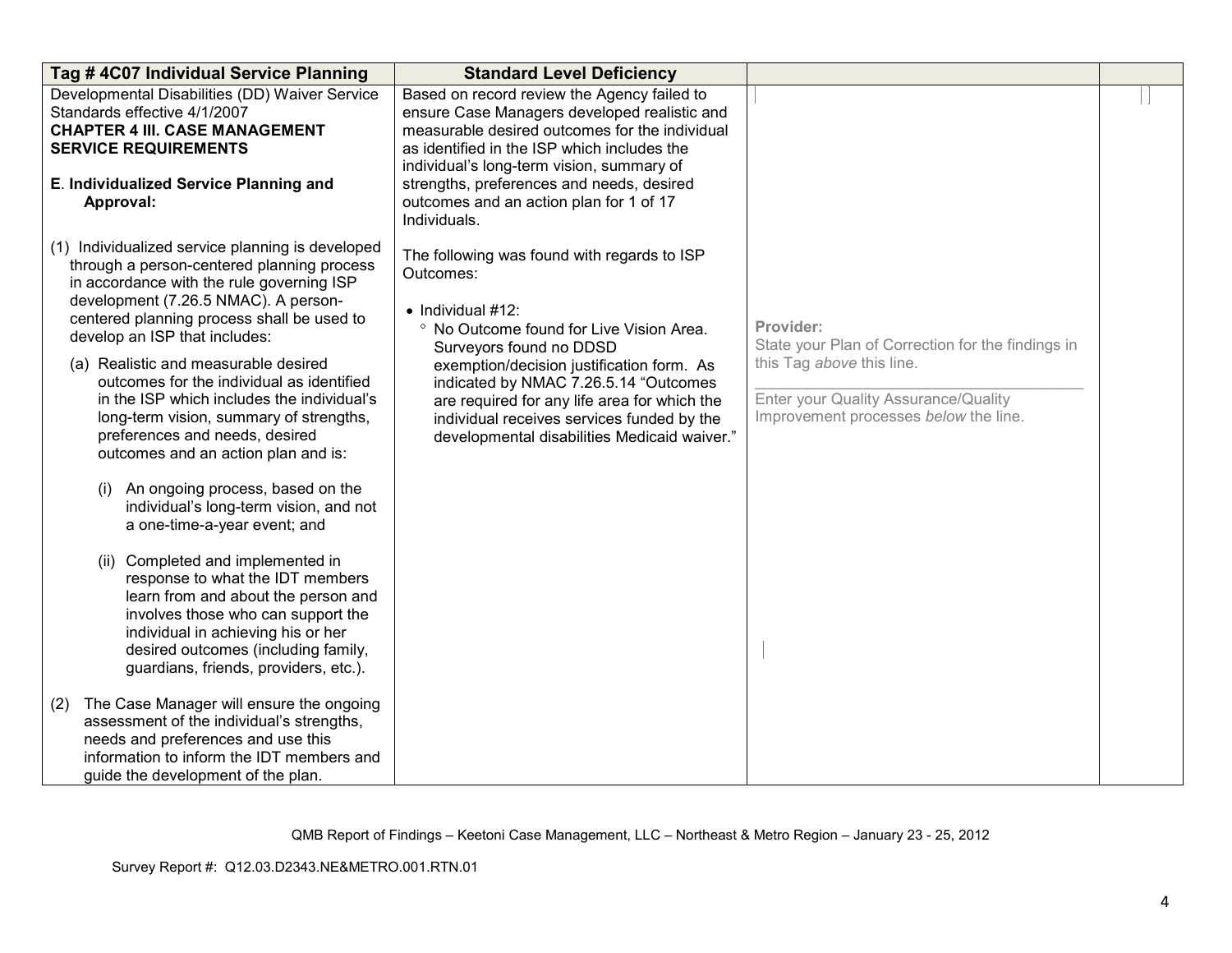| 7.26.5.14 DEVELOPMENT OF THE                                                                    |  |  |
|-------------------------------------------------------------------------------------------------|--|--|
| <b>INDIVIDUAL SERVICE PLAN (ISP) -</b><br><b>CONTENT OF INDIVIDUAL SERVICE PLANS:</b>           |  |  |
| Each ISP shall contain                                                                          |  |  |
| Outcomes:<br>C.                                                                                 |  |  |
| (1)<br>The IDT has the explicit responsibility of                                               |  |  |
| identifying reasonable services and supports                                                    |  |  |
| needed to assist the individual in achieving the                                                |  |  |
|                                                                                                 |  |  |
| desired outcome and long term vision. The IDT<br>determines the intensity, frequency, duration, |  |  |
| location and method of delivery of needed                                                       |  |  |
| services and supports. All IDT members may                                                      |  |  |
| generate suggestions and assist the individual in                                               |  |  |
| communicating and developing outcomes.                                                          |  |  |
| Outcome statements shall also be written in the                                                 |  |  |
| individual's own words, whenever possible.                                                      |  |  |
| Outcomes shall be prioritized in the ISP.                                                       |  |  |
| Outcomes planning shall be<br>(2)                                                               |  |  |
| implemented in one or more of the four "life                                                    |  |  |
| areas" (work or leisure activities, health or                                                   |  |  |
| development of relationships) and address as                                                    |  |  |
| appropriate home environment, vocational,                                                       |  |  |
| educational, communication, self-care,                                                          |  |  |
| leisure/social, community resource use, safety,                                                 |  |  |
| psychological/behavioral and medical/health                                                     |  |  |
| outcomes. The IDT shall assure that the                                                         |  |  |
| outcomes in the ISP relate to the individual's                                                  |  |  |
| long term vision statement. Outcomes are                                                        |  |  |
| required for any life area for which the individual                                             |  |  |
| receives services funded by the developmental                                                   |  |  |
| disabilities Medicaid waiver.                                                                   |  |  |
|                                                                                                 |  |  |
|                                                                                                 |  |  |
|                                                                                                 |  |  |
|                                                                                                 |  |  |
|                                                                                                 |  |  |
|                                                                                                 |  |  |
|                                                                                                 |  |  |
|                                                                                                 |  |  |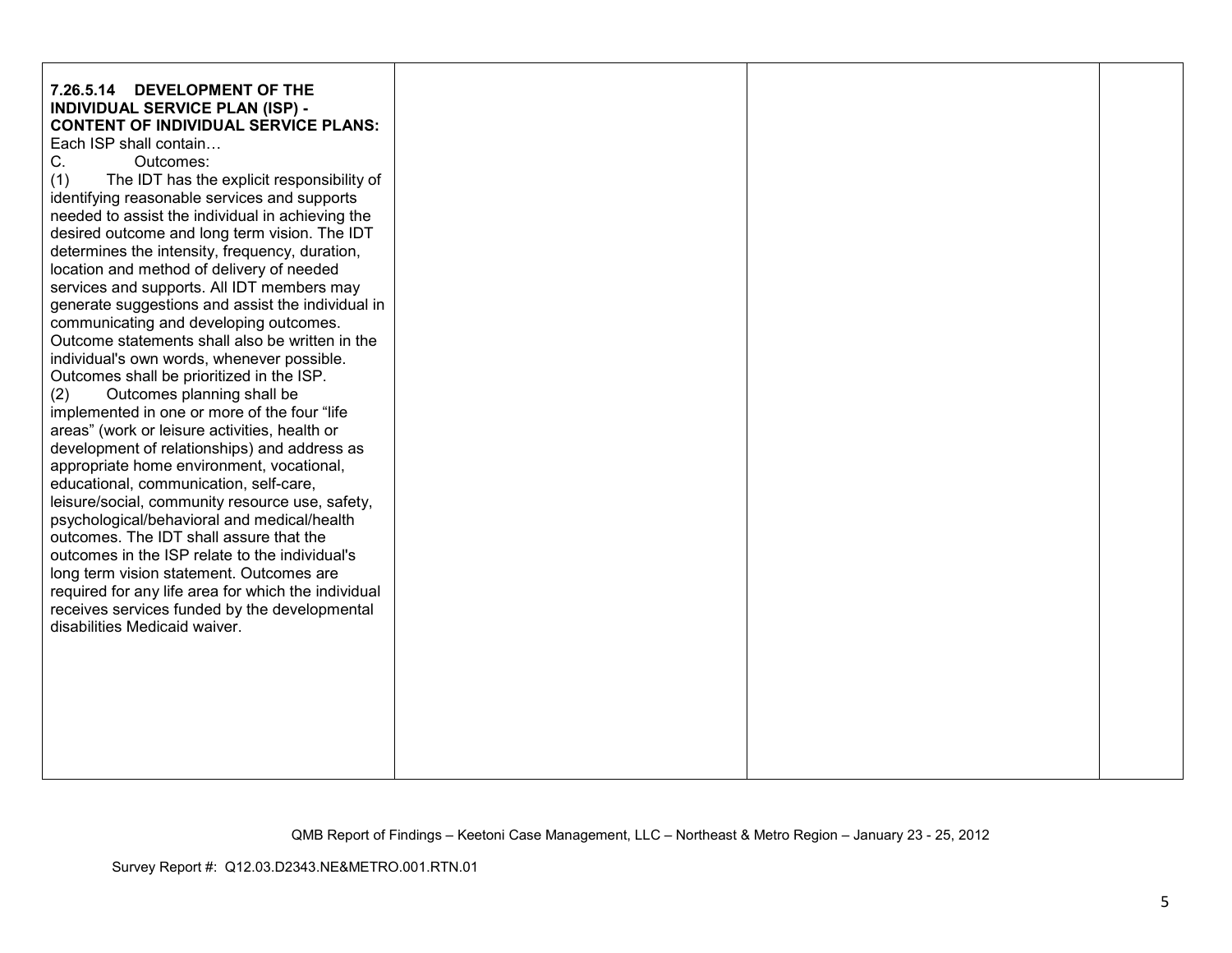| Tag #4C15.1 - QA Requirements - Bi-                                                                                                                                                                                                                                                                                                                                                                                                                                                                                                                                                                                                                                                                           | <b>Standard Level Deficiency</b>                                                                                                                                                                                                                                                                                                                                                                                                                                     |                                                                                                                                     |  |
|---------------------------------------------------------------------------------------------------------------------------------------------------------------------------------------------------------------------------------------------------------------------------------------------------------------------------------------------------------------------------------------------------------------------------------------------------------------------------------------------------------------------------------------------------------------------------------------------------------------------------------------------------------------------------------------------------------------|----------------------------------------------------------------------------------------------------------------------------------------------------------------------------------------------------------------------------------------------------------------------------------------------------------------------------------------------------------------------------------------------------------------------------------------------------------------------|-------------------------------------------------------------------------------------------------------------------------------------|--|
| <b>Annual Reports &amp; Provider Quarterly</b>                                                                                                                                                                                                                                                                                                                                                                                                                                                                                                                                                                                                                                                                |                                                                                                                                                                                                                                                                                                                                                                                                                                                                      |                                                                                                                                     |  |
| <b>Reports</b>                                                                                                                                                                                                                                                                                                                                                                                                                                                                                                                                                                                                                                                                                                |                                                                                                                                                                                                                                                                                                                                                                                                                                                                      |                                                                                                                                     |  |
| <b>CHAPTER 4 IV. CASE MANAGEMENT</b><br>PROVIDER AGENCY REQUIREMENTS<br>C.<br><b>Quality Assurance Requirements: Case</b><br>Management Provider Agencies will use an<br>Internal Quality Assurance and<br>Improvement Plan that must be submitted<br>to and reviewed by the Statewide Case<br>Management Coordinator, that shall include<br>but is not limited to the following:<br>Case Management Provider Agencies are<br>(1)<br>to:<br>(a) Use a formal ongoing monitoring protocol<br>that provides for the evaluation of quality,<br>effectiveness and continued need for<br>services and supports provided to the<br>individual. This protocol shall be written<br>and its implementation documented. | Based on record review, the Agency failed to<br>ensure reports and ISP meet required timelines<br>and include the required contents for 3 of 17<br>individuals.<br>The following quarterly/bi-annual reports were<br>not found:<br>• Family Living Quarterly Reports:<br>$\degree$ Individual #5 - None found for 5/2011-<br>7/2011.<br>$\degree$ Individual #11 - None found for 6/2011-<br>8/2011.<br>$\degree$ Individual #13 - None found for 6/2011-<br>8/2011. | Provider:<br>State your Plan of Correction for the findings in<br>this Tag above this line.<br>Enter your Quality Assurance/Quality |  |
| (b) Assure that reports and ISPs meet<br>required timelines and include required<br>content.                                                                                                                                                                                                                                                                                                                                                                                                                                                                                                                                                                                                                  |                                                                                                                                                                                                                                                                                                                                                                                                                                                                      | Improvement processes below the line.                                                                                               |  |
| (c) Conduct a quarterly review of progress<br>reports from service providers to verify<br>that the individual's desired outcomes<br>and action plans remain appropriate and<br>realistic.                                                                                                                                                                                                                                                                                                                                                                                                                                                                                                                     |                                                                                                                                                                                                                                                                                                                                                                                                                                                                      |                                                                                                                                     |  |
| (i) If the service providers' quarterly<br>reports are not received by the Case<br>Management Provider Agency within<br>fourteen (14) days following the end of<br>the quarter, the Case Management<br>Provider Agency is to contact the<br>service provider in writing requesting<br>the report within one week from that                                                                                                                                                                                                                                                                                                                                                                                    |                                                                                                                                                                                                                                                                                                                                                                                                                                                                      |                                                                                                                                     |  |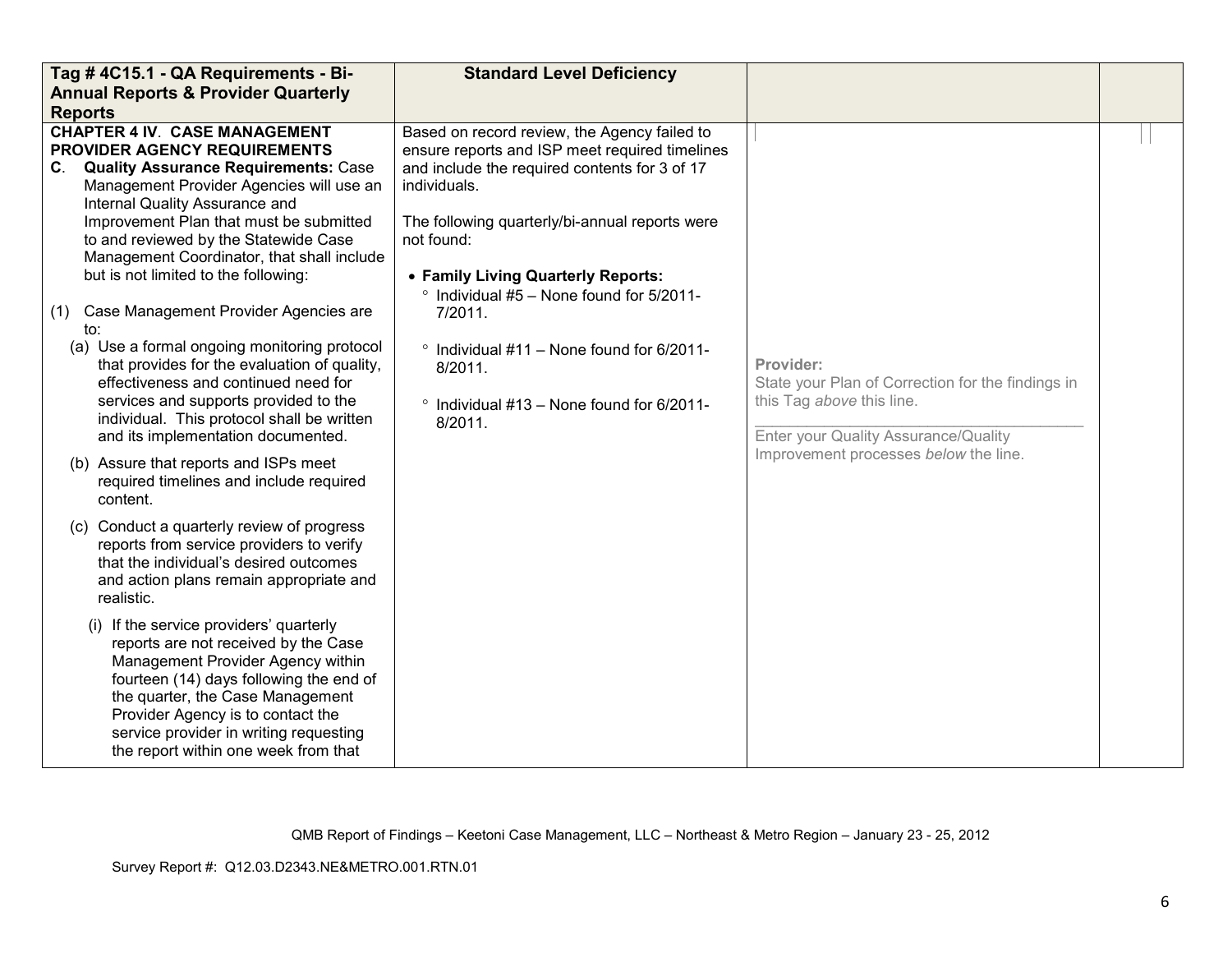| date.                                                                                                                                                                                                                                                                                                                                                                                                                                                  |  |  |
|--------------------------------------------------------------------------------------------------------------------------------------------------------------------------------------------------------------------------------------------------------------------------------------------------------------------------------------------------------------------------------------------------------------------------------------------------------|--|--|
| If the quarterly report is not received<br>(ii)<br>within one week of the written request,<br>the Case Management Provider<br>Agency is to contact the respective<br>DDSD Regional Office in writing within<br>one business day for assistance in<br>obtaining required reports.                                                                                                                                                                       |  |  |
| (d) Assure at least quarterly that Crisis<br>Prevention/Intervention Plans are in<br>place in the residence and at the Provider<br>Agency of the Day Services for all<br>individuals who have chronic medical<br>condition(s) with potential for life<br>threatening complications and/or who<br>have behavioral challenge(s) that pose a<br>potential for harm to themselves or<br>others.                                                            |  |  |
| (e) Assure at least quarterly that a current<br>Health Care Plan (HCP) is in place in the<br>residence and day service site for<br>individuals who receive Community Living<br>or Day Services and who have a HAT<br>score of 4, 5, or 6. During face-to-face<br>visits and review of quarterly reports, the<br>Case Manager is required to verify that<br>the Health Care Plan is being<br>implemented.                                               |  |  |
| (f) Assure that Community Living Services<br>are delivered in accordance with<br>standards, including responsibility of the<br>IDT Members to plan for at least 30 hours<br>per week of planned activities outside the<br>residence. If this is not possible due to<br>the needs of the individual, a goal shall<br>be developed that focuses on appropriate<br>levels of community integration. These<br>activities do not need to be limited to paid |  |  |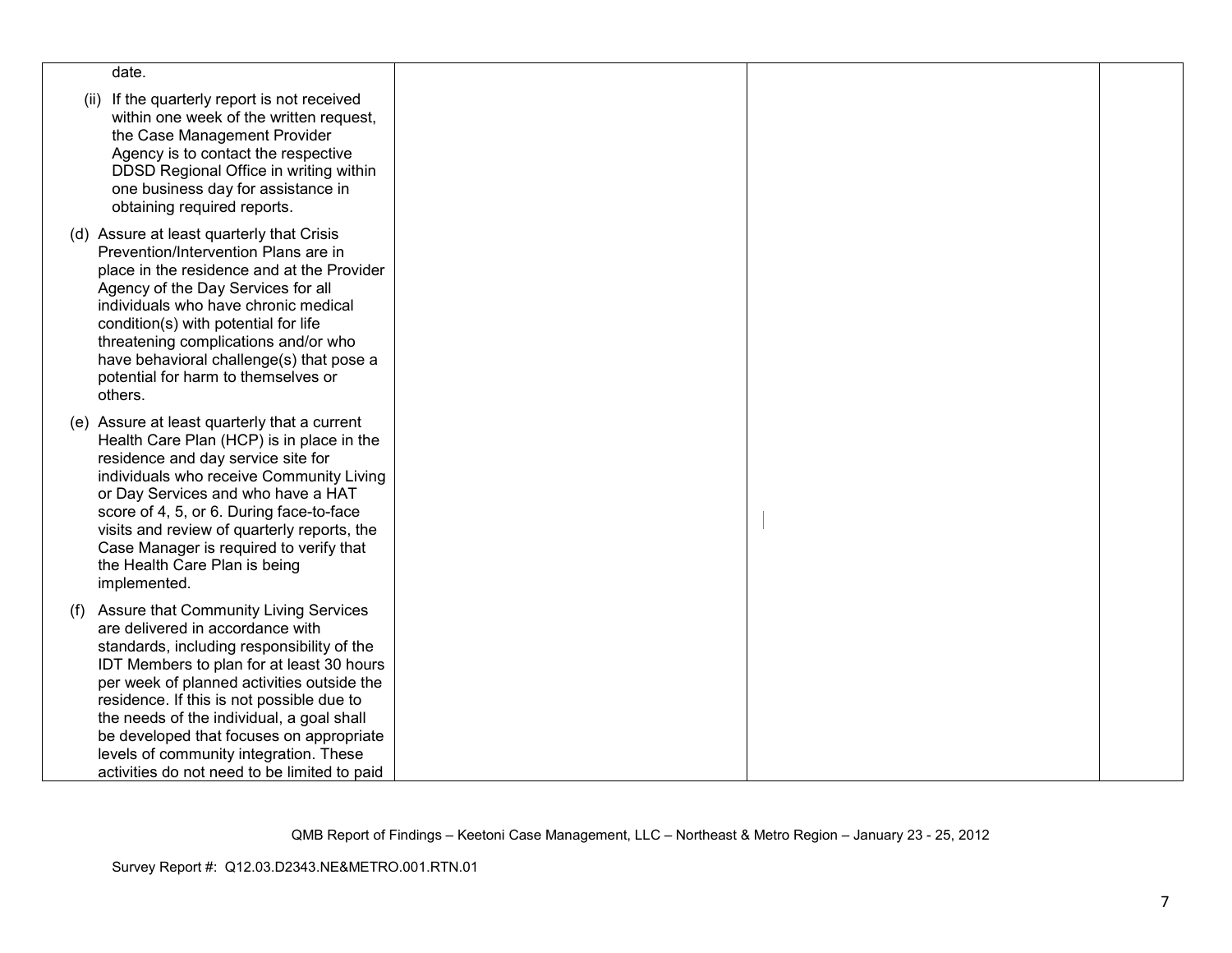|     | supports but may include independent or<br>leisure activities appropriate to the<br>individual.                                                                                                                                                                                                                                                                                                                                                                                                                                                                                                             |  |  |
|-----|-------------------------------------------------------------------------------------------------------------------------------------------------------------------------------------------------------------------------------------------------------------------------------------------------------------------------------------------------------------------------------------------------------------------------------------------------------------------------------------------------------------------------------------------------------------------------------------------------------------|--|--|
|     | (g) Perform annual satisfaction surveys with<br>individuals regarding case management<br>services. A copy of the summary is due<br>each December 10 <sup>th</sup> to the respective<br>DDSD Regional Office, along with a<br>description of actions taken to address<br>suggestions and problems identified in<br>the survey.                                                                                                                                                                                                                                                                               |  |  |
|     | (h) Maintain regular communication with all<br>providers delivering services and<br>products to the individual.                                                                                                                                                                                                                                                                                                                                                                                                                                                                                             |  |  |
| (i) | Establish and implement a written<br>grievance procedure.                                                                                                                                                                                                                                                                                                                                                                                                                                                                                                                                                   |  |  |
| (i) | Notify appropriate supervisory personnel<br>within the Provider Agency if concerns<br>are noted during monitoring or<br>assessment activities related to any of<br>the above requirements. If such concerns<br>are not remedied by the Provider Agency<br>within a reasonable mutually agreed<br>period of time, the concern shall be<br>reported in writing to the respective<br>DDSD Regional Office and/or DHI as<br>appropriate to the nature of the concern.<br>This does not preclude Case Managers'<br>obligations to report abuse, neglect or<br>exploitation as required by New Mexico<br>Statute. |  |  |
|     | (k) Utilize and submit the "Request for DDSD<br>Regional Office Intervention" form as<br>needed, such as when providers are not<br>responsive in addressing a quality<br>assurance concern. The Case<br>Management Provider Agency is required                                                                                                                                                                                                                                                                                                                                                              |  |  |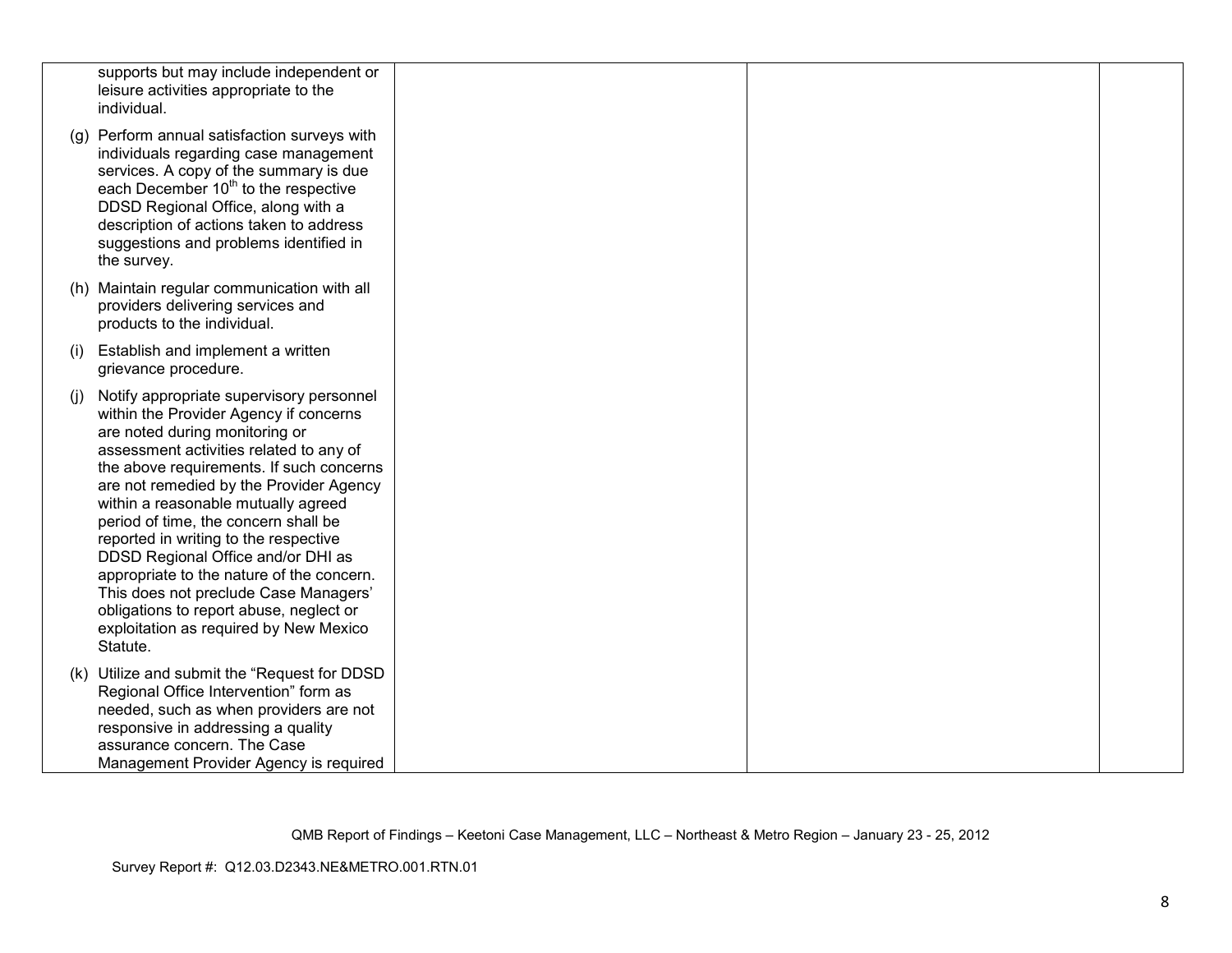| (2) Case Managers and Case Management<br>Provider Agencies are required to promote<br>and comply with the Case Management<br>Code of Ethics:<br>(a) Case Managers shall provide the<br>individual/guardian with a copy of the<br>Code of Ethics when Addendum A is<br>signed.<br>(b) Complaints against a Case Manager for<br>violation of the Code of Ethics brought to<br>the attention of DDSD will be sent to the<br>Case Manager's supervisor who is<br>required to respond within 10 working<br>days to DDSD with detailed actions<br>taken. DDSD reserves the right to<br>forward such complaints to the IRC. | to keep a copy in the individual's file. |  |  |
|----------------------------------------------------------------------------------------------------------------------------------------------------------------------------------------------------------------------------------------------------------------------------------------------------------------------------------------------------------------------------------------------------------------------------------------------------------------------------------------------------------------------------------------------------------------------------------------------------------------------|------------------------------------------|--|--|
|                                                                                                                                                                                                                                                                                                                                                                                                                                                                                                                                                                                                                      |                                          |  |  |
|                                                                                                                                                                                                                                                                                                                                                                                                                                                                                                                                                                                                                      |                                          |  |  |
|                                                                                                                                                                                                                                                                                                                                                                                                                                                                                                                                                                                                                      |                                          |  |  |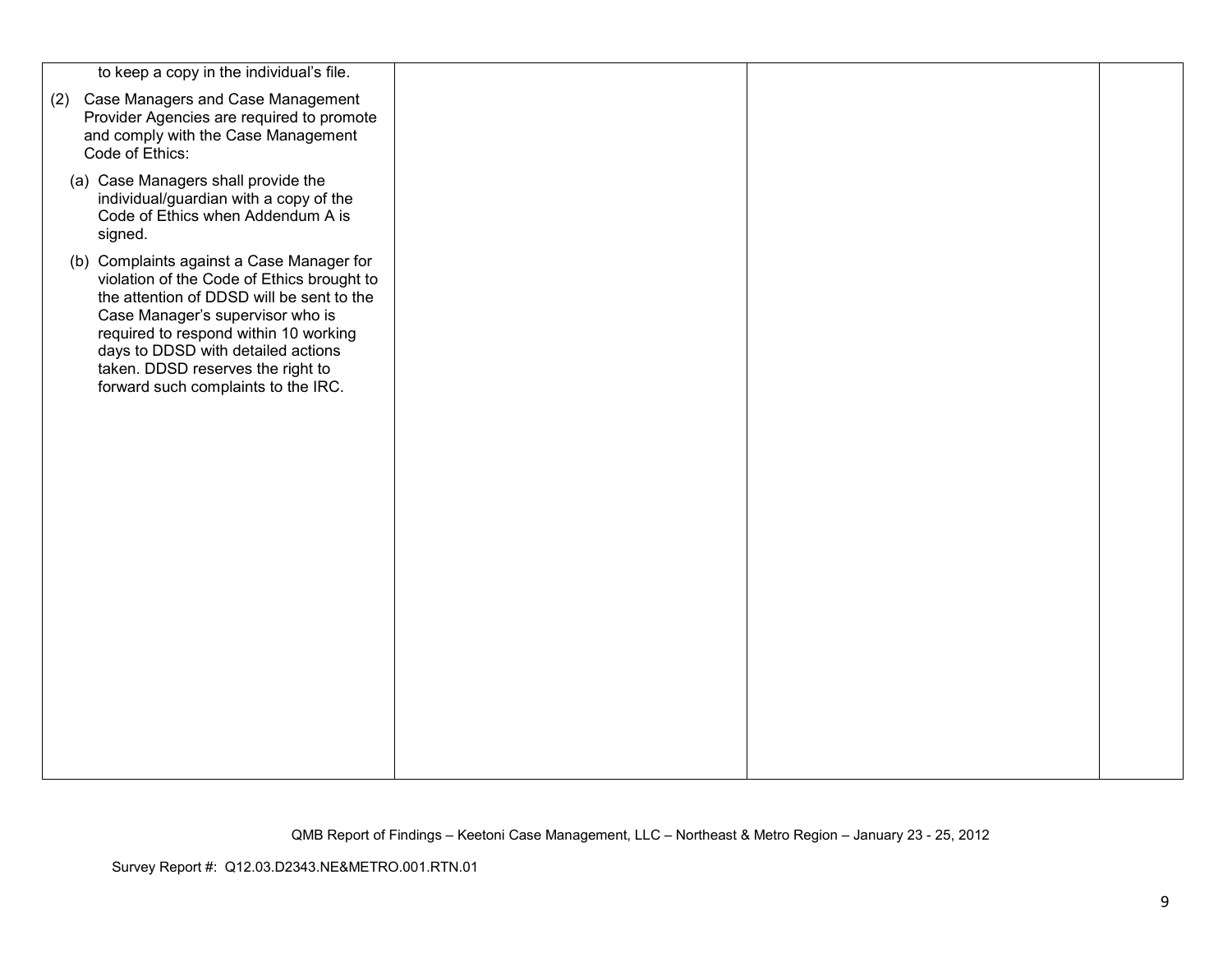| Tag # 1A25 Caregiver Criminal History                                                                                                                                                                                                                                                                                                                                                                                                                                                                                                                                                                                                                                                                                                                                                                                                                                                                      | <b>Standard Level Deficiency</b>                                                                                                                                                                                                                                                                                                                                                                                                                                      |                                                                                                                                                                              |  |
|------------------------------------------------------------------------------------------------------------------------------------------------------------------------------------------------------------------------------------------------------------------------------------------------------------------------------------------------------------------------------------------------------------------------------------------------------------------------------------------------------------------------------------------------------------------------------------------------------------------------------------------------------------------------------------------------------------------------------------------------------------------------------------------------------------------------------------------------------------------------------------------------------------|-----------------------------------------------------------------------------------------------------------------------------------------------------------------------------------------------------------------------------------------------------------------------------------------------------------------------------------------------------------------------------------------------------------------------------------------------------------------------|------------------------------------------------------------------------------------------------------------------------------------------------------------------------------|--|
| <b>Screening</b><br>NMAC 7.1.9.8 CAREGIVER AND HOSPITAL<br><b>CAREGIVER EMPLOYMENT</b><br><b>REQUIREMENTS:</b><br>F. Timely Submission: Care providers shall<br>submit all fees and pertinent application<br>information for all individuals who meet the<br>definition of an applicant, caregiver or hospital<br>caregiver as described in Subsections B, D and<br>K of 7.1.9.7 NMAC, no later than twenty (20)<br>calendar days from the first day of employment<br>or effective date of a contractual relationship<br>with the care provider.<br>NMAC 7.1.9.9 CAREGIVERS OR HOSPITAL<br><b>CAREGIVERS AND APPLICANTS WITH</b><br><b>DISQUALIFYING CONVICTIONS:</b><br>A. Prohibition on Employment: A care<br>provider shall not hire or continue the<br>employment or contractual services of any<br>applicant, caregiver or hospital caregiver for<br>whom the care provider has received notice of a | Based on record review, the Agency failed to<br>maintain documentation indicating 'no<br>disqualifying convictions" or documentation of<br>the timely submission of pertinent application<br>information to the Caregiver Criminal History<br>Screening Program was on file for 1 of 3 Agency<br>Personnel.<br>The following Agency Personnel Files<br>contained no evidence of Caregiver Criminal<br><b>History Screenings:</b><br>• #20 – Date of hire $05/03/2010$ | Provider:<br>State your Plan of Correction for the findings in<br>this Tag above this line.<br>Enter your Quality Assurance/Quality<br>Improvement processes below the line. |  |
| disqualifying conviction, except as provided in<br>Subsection B of this section.<br><b>NMAC 7.1.9.11</b><br><b>DISQUALIFYING CONVICTIONS.</b> The<br>following felony convictions disqualify an<br>applicant, caregiver or hospital caregiver from<br>employment or contractual services with a care<br>provider:<br>A. homicide;<br><b>B.</b> trafficking, or trafficking in controlled<br>substances;<br>C. kidnapping, false imprisonment, aggravated<br>assault or aggravated battery;<br>D. rape, criminal sexual penetration, criminal<br>sexual contact, incest, indecent exposure, or<br>other related felony sexual offenses;                                                                                                                                                                                                                                                                     |                                                                                                                                                                                                                                                                                                                                                                                                                                                                       |                                                                                                                                                                              |  |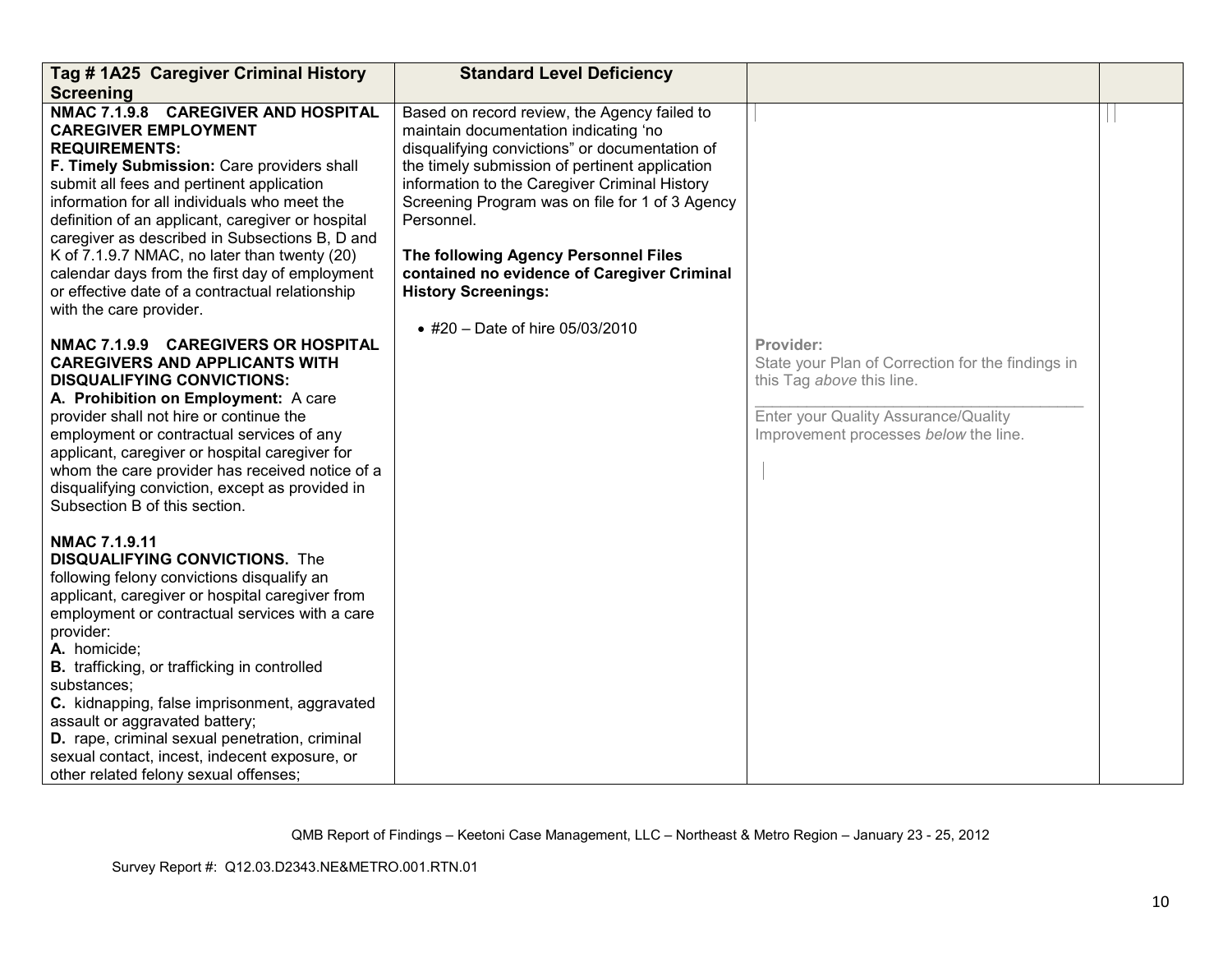| E. crimes involving adult abuse, neglect or       |  |  |
|---------------------------------------------------|--|--|
| financial exploitation;                           |  |  |
| F. crimes involving child abuse or neglect;       |  |  |
| G. crimes involving robbery, larceny, extortion,  |  |  |
| burglary, fraud, forgery, embezzlement, credit    |  |  |
| card fraud, or receiving stolen property; or      |  |  |
| H. an attempt, solicitation, or conspiracy        |  |  |
| involving any of the felonies in this subsection. |  |  |
|                                                   |  |  |
|                                                   |  |  |
|                                                   |  |  |
|                                                   |  |  |
|                                                   |  |  |
|                                                   |  |  |
|                                                   |  |  |
|                                                   |  |  |
|                                                   |  |  |
|                                                   |  |  |
|                                                   |  |  |
|                                                   |  |  |
|                                                   |  |  |
|                                                   |  |  |
|                                                   |  |  |
|                                                   |  |  |
|                                                   |  |  |
|                                                   |  |  |
|                                                   |  |  |
|                                                   |  |  |
|                                                   |  |  |
|                                                   |  |  |
|                                                   |  |  |
|                                                   |  |  |
|                                                   |  |  |
|                                                   |  |  |
|                                                   |  |  |
|                                                   |  |  |
|                                                   |  |  |
|                                                   |  |  |
|                                                   |  |  |
|                                                   |  |  |
|                                                   |  |  |
|                                                   |  |  |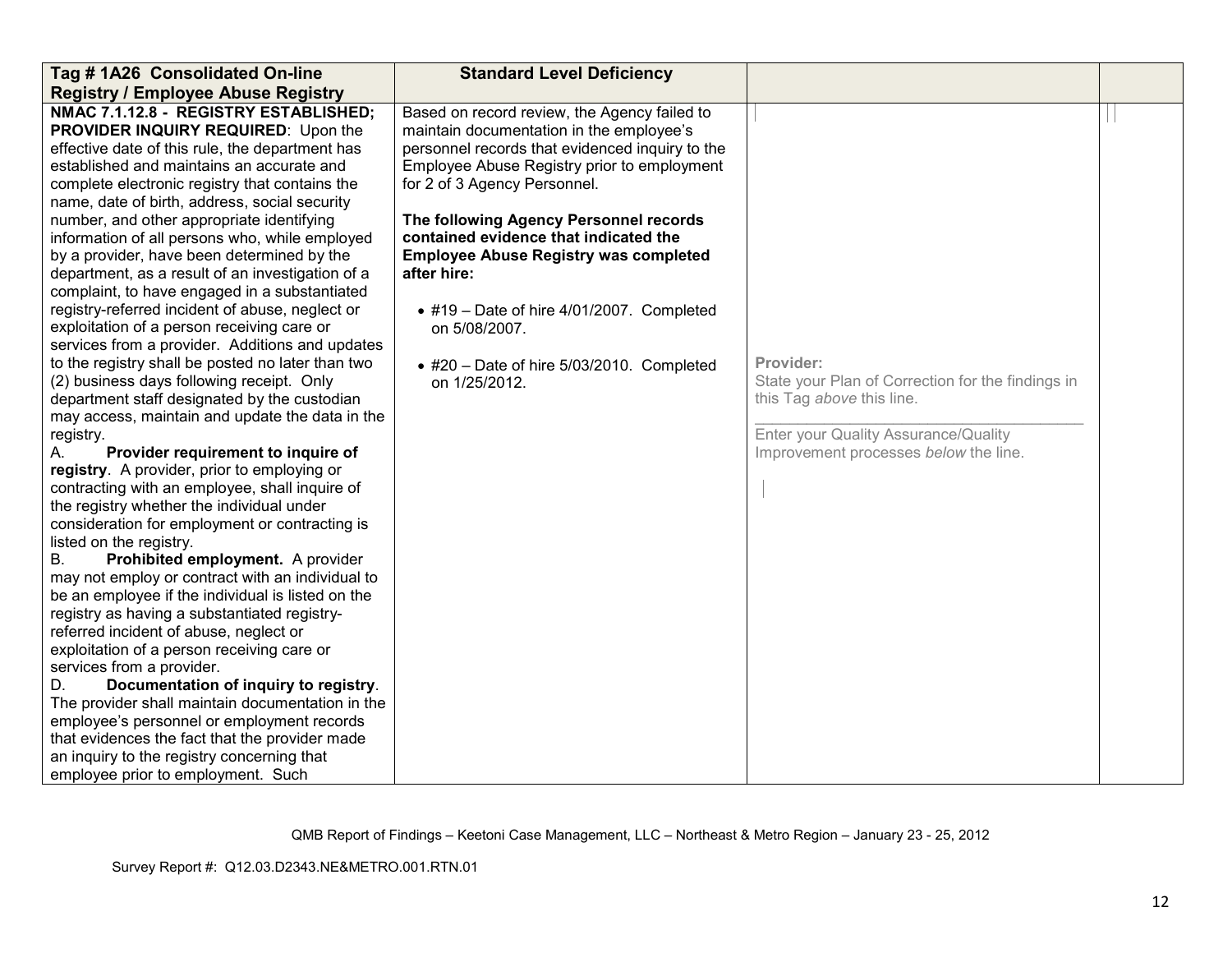| documentation must include evidence, based on                   |  |  |
|-----------------------------------------------------------------|--|--|
| the response to such inquiry received from the                  |  |  |
| custodian by the provider, that the employee                    |  |  |
| was not listed on the registry as having a                      |  |  |
| substantiated registry-referred incident of abuse,              |  |  |
|                                                                 |  |  |
| neglect or exploitation.<br>Documentation for other staff. With |  |  |
| Е.                                                              |  |  |
| respect to all employed or contracted individuals               |  |  |
| providing direct care who are licensed health                   |  |  |
| care professionals or certified nurse aides, the                |  |  |
| provider shall maintain documentation reflecting                |  |  |
| the individual's current licensure as a health                  |  |  |
| care professional or current certification as a                 |  |  |
| nurse aide.                                                     |  |  |
| F.<br><b>Consequences of noncompliance.</b>                     |  |  |
| The department or other governmental agency                     |  |  |
| having regulatory enforcement authority over a                  |  |  |
| provider may sanction a provider in accordance                  |  |  |
| with applicable law if the provider fails to make               |  |  |
| an appropriate and timely inquiry of the registry,              |  |  |
| or fails to maintain evidence of such inquiry, in               |  |  |
| connection with the hiring or contracting of an                 |  |  |
| employee; or for employing or contracting any                   |  |  |
| person to work as an employee who is listed on                  |  |  |
| the registry. Such sanctions may include a                      |  |  |
| directed plan of correction, civil monetary                     |  |  |
| penalty not to exceed five thousand dollars                     |  |  |
| (\$5000) per instance, or termination or non-                   |  |  |
| renewal of any contract with the department or                  |  |  |
| other governmental agency.                                      |  |  |
|                                                                 |  |  |
| Developmental Disabilities (DD) Waiver Service                  |  |  |
| Standards effective 4/1/2007                                    |  |  |
| <b>Chapter 1.IV. General Provider</b>                           |  |  |
| Requirements. D. Criminal History                               |  |  |
| Screening: All personnel shall be screened by                   |  |  |
| the Provider Agency in regard to the employee's                 |  |  |
| qualifications, references, and employment                      |  |  |
| history, prior to employment. All Provider                      |  |  |
| Agencies shall comply with the Criminal Records                 |  |  |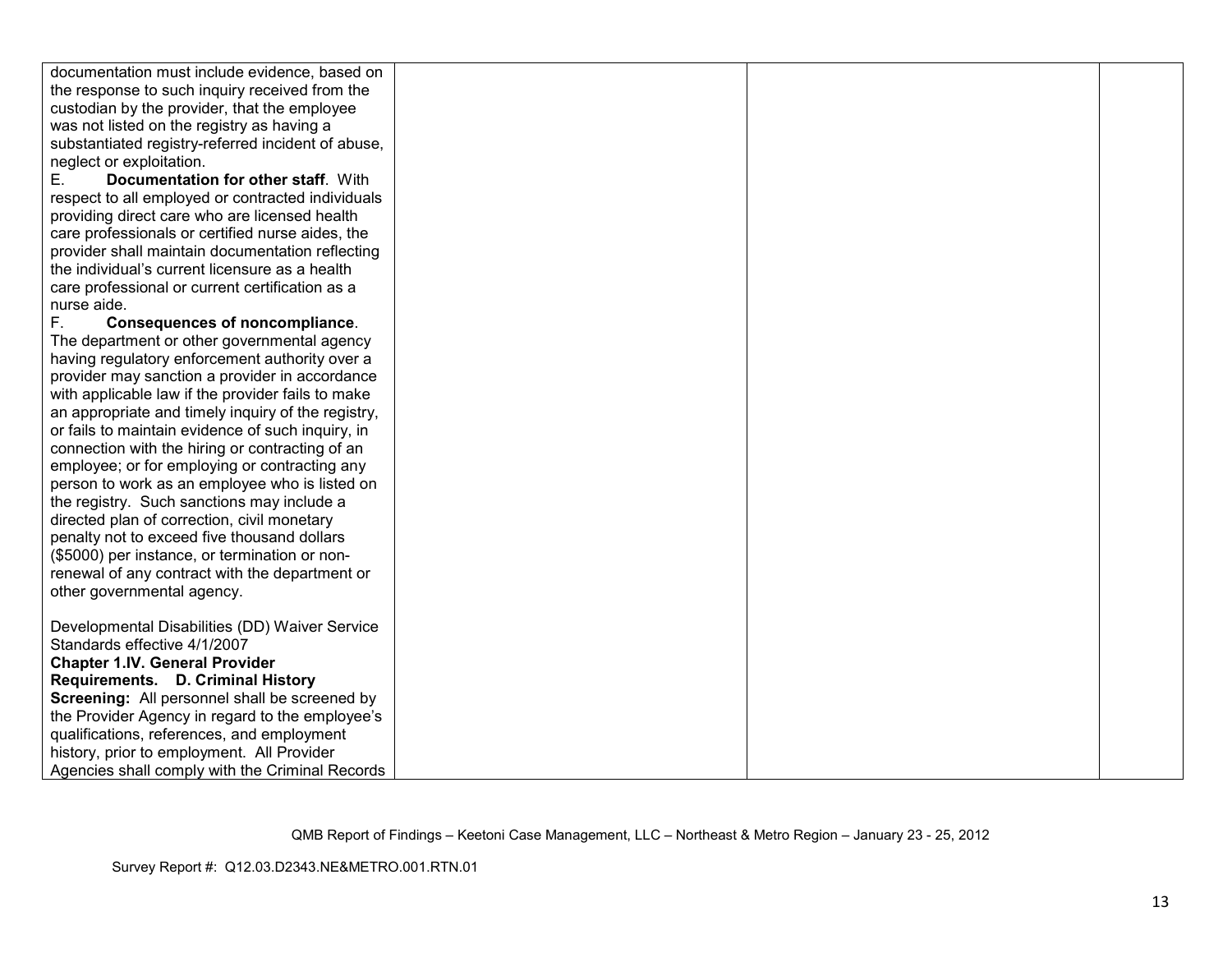| Screening for Caregivers 7.1.12 NMAC and<br>Employee Abuse Registry 7.1.12 NMAC as<br>required by the Department of Health, Division<br>of Health Improvement. |  |  |
|----------------------------------------------------------------------------------------------------------------------------------------------------------------|--|--|
|                                                                                                                                                                |  |  |
|                                                                                                                                                                |  |  |
|                                                                                                                                                                |  |  |
|                                                                                                                                                                |  |  |
|                                                                                                                                                                |  |  |
|                                                                                                                                                                |  |  |
|                                                                                                                                                                |  |  |
|                                                                                                                                                                |  |  |
|                                                                                                                                                                |  |  |
|                                                                                                                                                                |  |  |
|                                                                                                                                                                |  |  |
|                                                                                                                                                                |  |  |
|                                                                                                                                                                |  |  |
|                                                                                                                                                                |  |  |
|                                                                                                                                                                |  |  |
|                                                                                                                                                                |  |  |
|                                                                                                                                                                |  |  |
|                                                                                                                                                                |  |  |
|                                                                                                                                                                |  |  |
|                                                                                                                                                                |  |  |
|                                                                                                                                                                |  |  |
|                                                                                                                                                                |  |  |
|                                                                                                                                                                |  |  |
|                                                                                                                                                                |  |  |
|                                                                                                                                                                |  |  |
|                                                                                                                                                                |  |  |
|                                                                                                                                                                |  |  |
|                                                                                                                                                                |  |  |
|                                                                                                                                                                |  |  |
|                                                                                                                                                                |  |  |
|                                                                                                                                                                |  |  |
|                                                                                                                                                                |  |  |
|                                                                                                                                                                |  |  |
|                                                                                                                                                                |  |  |
|                                                                                                                                                                |  |  |
|                                                                                                                                                                |  |  |
|                                                                                                                                                                |  |  |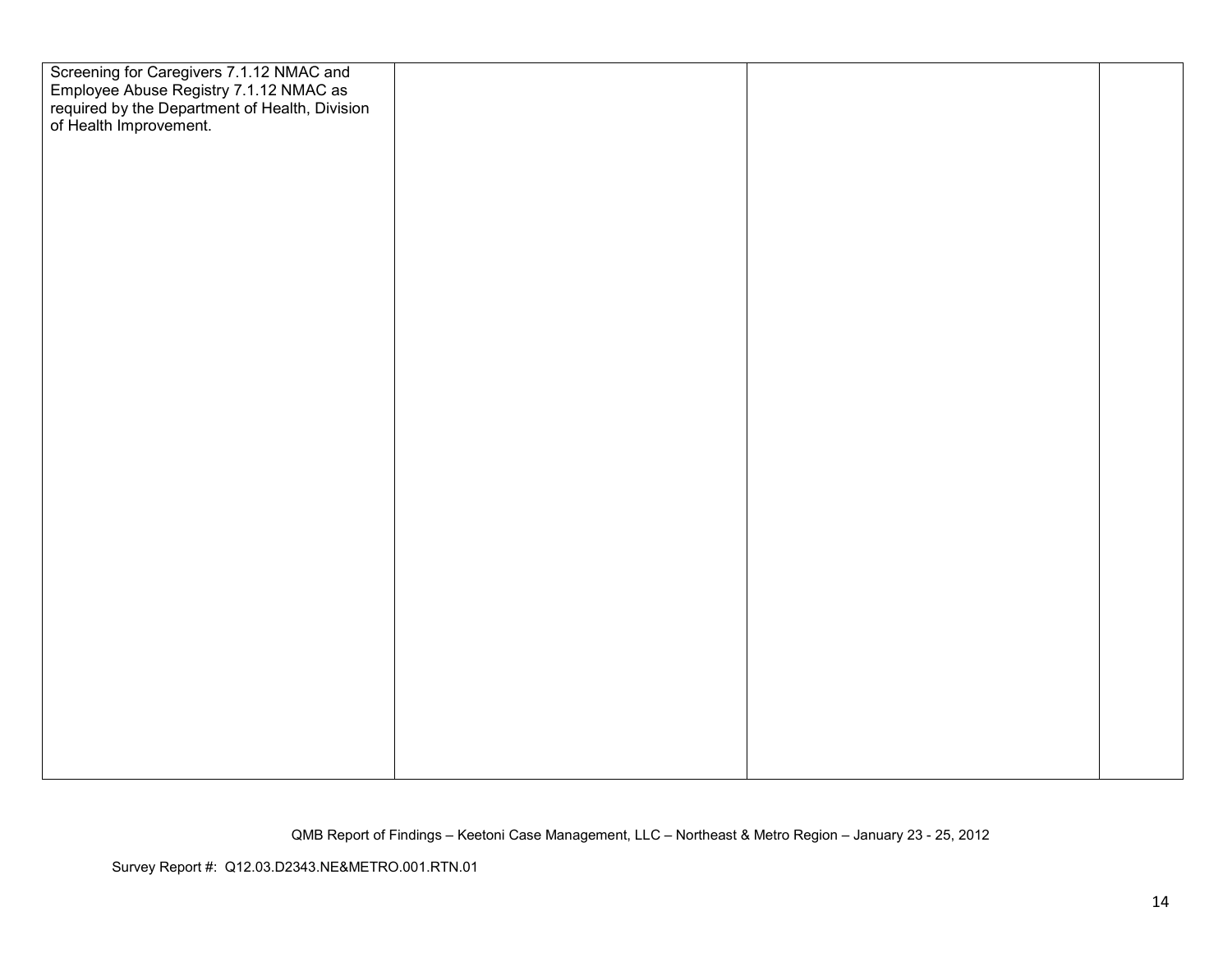| <b>Standard of Care</b>                                                                                                                                                                                                                                                                                                                                                                                                                                                                                                                       | <b>Deficiencies</b> | <b>Agency Plan of Correction, On-going</b><br><b>QA/QI &amp; Responsible Party</b> | <b>Date</b><br><b>Due</b> |  |
|-----------------------------------------------------------------------------------------------------------------------------------------------------------------------------------------------------------------------------------------------------------------------------------------------------------------------------------------------------------------------------------------------------------------------------------------------------------------------------------------------------------------------------------------------|---------------------|------------------------------------------------------------------------------------|---------------------------|--|
| CMS Assurance – Financial Accountability – State financial oversight exists to assure that claims are coded and paid for in                                                                                                                                                                                                                                                                                                                                                                                                                   |                     |                                                                                    |                           |  |
| accordance with the reimbursement methodology specified in the approved waiver.                                                                                                                                                                                                                                                                                                                                                                                                                                                               |                     |                                                                                    |                           |  |
| <b>TAG #1A12 All Services Reimbursement (No Deficiencies)</b>                                                                                                                                                                                                                                                                                                                                                                                                                                                                                 |                     |                                                                                    |                           |  |
| Developmental Disabilities (DD) Waiver Service Standards effective 4/1/2007 Chapter 1. III. PROVIDER AGENCY DOCUMENTATION OF<br><b>SERVICE DELIVERY AND LOCATION</b>                                                                                                                                                                                                                                                                                                                                                                          |                     |                                                                                    |                           |  |
| <b>B. Billable Units:</b> The documentation of the billable time spent with an individual shall be kept on the written or electronic record that is prepared<br>prior to a request for reimbursement from the HSD. For each unit billed, the record shall contain the following:<br>(1) Date, start and end time of each service encounter or other billable service interval;<br>(2) A description of what occurred during the encounter or service interval; and<br>(3) The signature or authenticated name of staff providing the service. |                     |                                                                                    |                           |  |
| Billing for Case Management services was reviewed for 17 of 17 individuals. Progress notes and billing records supported billing activities for the<br>months of October, November and December 2011.                                                                                                                                                                                                                                                                                                                                         |                     |                                                                                    |                           |  |
|                                                                                                                                                                                                                                                                                                                                                                                                                                                                                                                                               |                     |                                                                                    |                           |  |